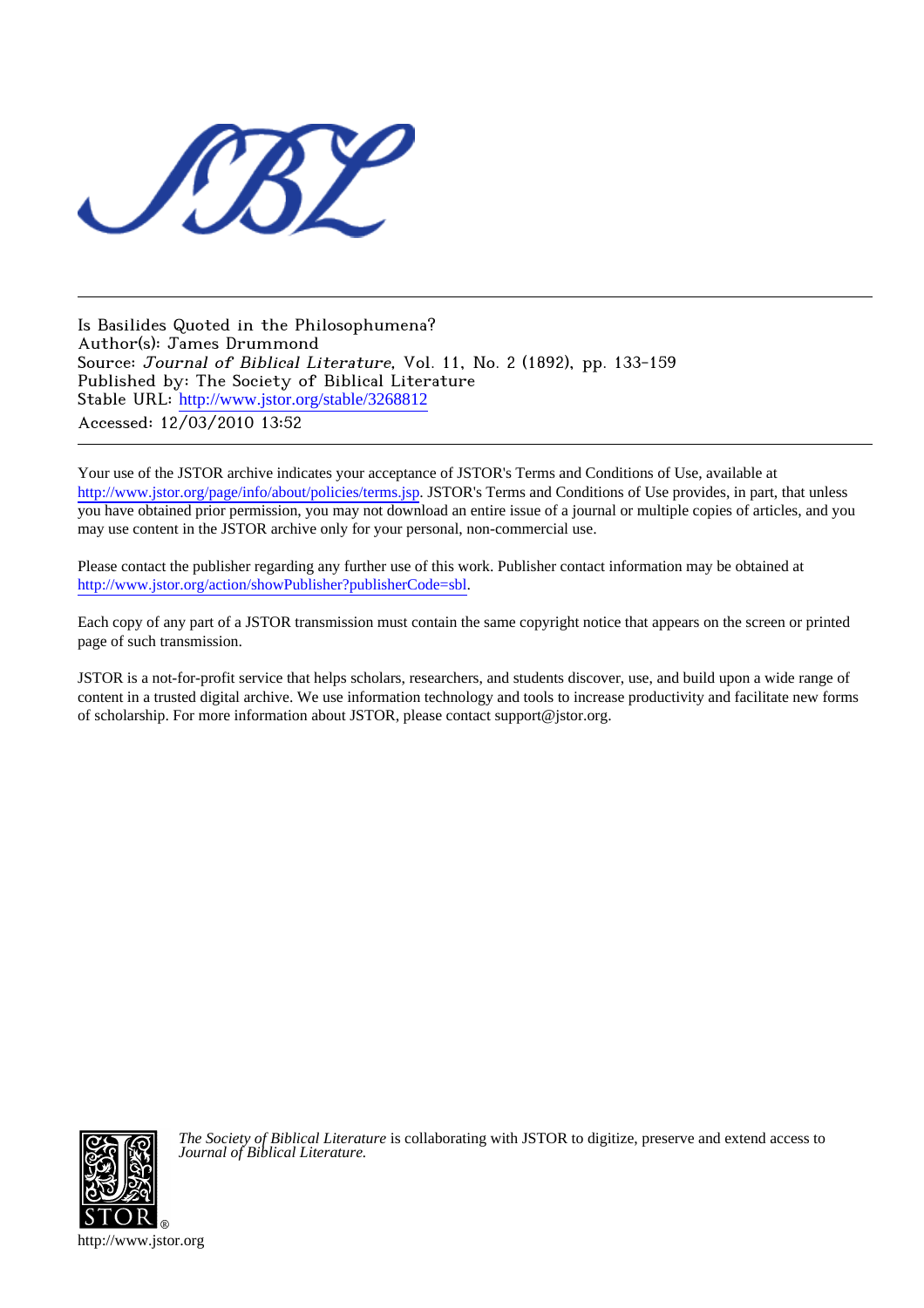## **JOURNAL OF BIBLICAL LITERATURE.**

**ELEVENTH YEAR-1892-PART II.** 

## **Is Basilides quoted in the Philosophumena?**

**PROF. JAMES DRUMMOND.** 

**MANCHESTER NEW COLLEGE, OXFORD.** 

**AS is well known, the theological interest of the question which is**   $\bm{\mathcal{A}}$  placed at the head of this article depends on the occurrence of **undoubted quotations from the Fourth Gospel in the extracts which**  sketch the system of Basilides. The following passages occur:  $\kappa a \lambda$  $\tau$ ούτο, φησίν, έστι τὸ λεγόμενον ἐν τοις εὐαγγελίοις <sup>•</sup> Ήν τὸ φῶς τὸ ἀλη- $\theta$ ινόν, δ φωτίζει πάντα ἄνθρωπον ερχόμενον είς τὸν κόσμον.<sup>1</sup> Again, Ότι δέ, φησίν, έκαστον ίδίους έχει καιρούς, ίκανὸς ὁ σωτὴρ λέγων· Οὖπω ἦκει ἡ  $\phi$ <sup>*δρα μου, καλ οί μάγοι τον αστέρα τεθεαμένοι.*<sup>2</sup> If these words were con-</sup> **tained in a treatise written by Basilides, then the Fourth Gospel must not only be of earlier date than many critics in modern times have supposed, but it must also have been included in a recognized collection of gospels. The evidence which may be thus afforded has been**  summarily dismissed on the ground that Hippolytus<sup>3</sup> mentions Basilides, and Isidore his son, and  $\pi a s$   $\delta \tau o \nu \nu \chi o \rho o s$ , and then cites them **collectively through the whole of the following paragraph by the word**   $\phi_{\eta}\sigma'$ . We have, then, to inquire, first, whether Hippolytus is citing **the opinion of the school collectively, that is to say, is presenting the general Basilidean theory in his own words, or is quoting some particular person; and if we decide that he is quoting, we must then inquire, in the second place, whether the person quoted is Basilides.** 

The parenthetical word  $\phi_{\eta}\sigma'$  is usually a mark of quotation, and **I believe it is for this purpose that it is employed by Hippolytus. I have examined with some care the lengthy article on the Naasseni4 with a view to ascertaining Hippolytus' usage in this matter. Here**  we have an abundant use of  $\phi_{\eta}\sigma'$ , but no clue to either book or **author. He professes simply to give the opinion of the school, which,** 

**1 VII. 22, p. 360. My references are to Duncker and Schneidewin's edition.** 

**<sup>2</sup>VII. 27, p. 376.** 

<sup>3</sup> I shall assume the correctness of the general opinion that Hippolytus is the thor of the Philosophumena.  $4 \text{ V. } 6-11$ . author of the Philosophumena.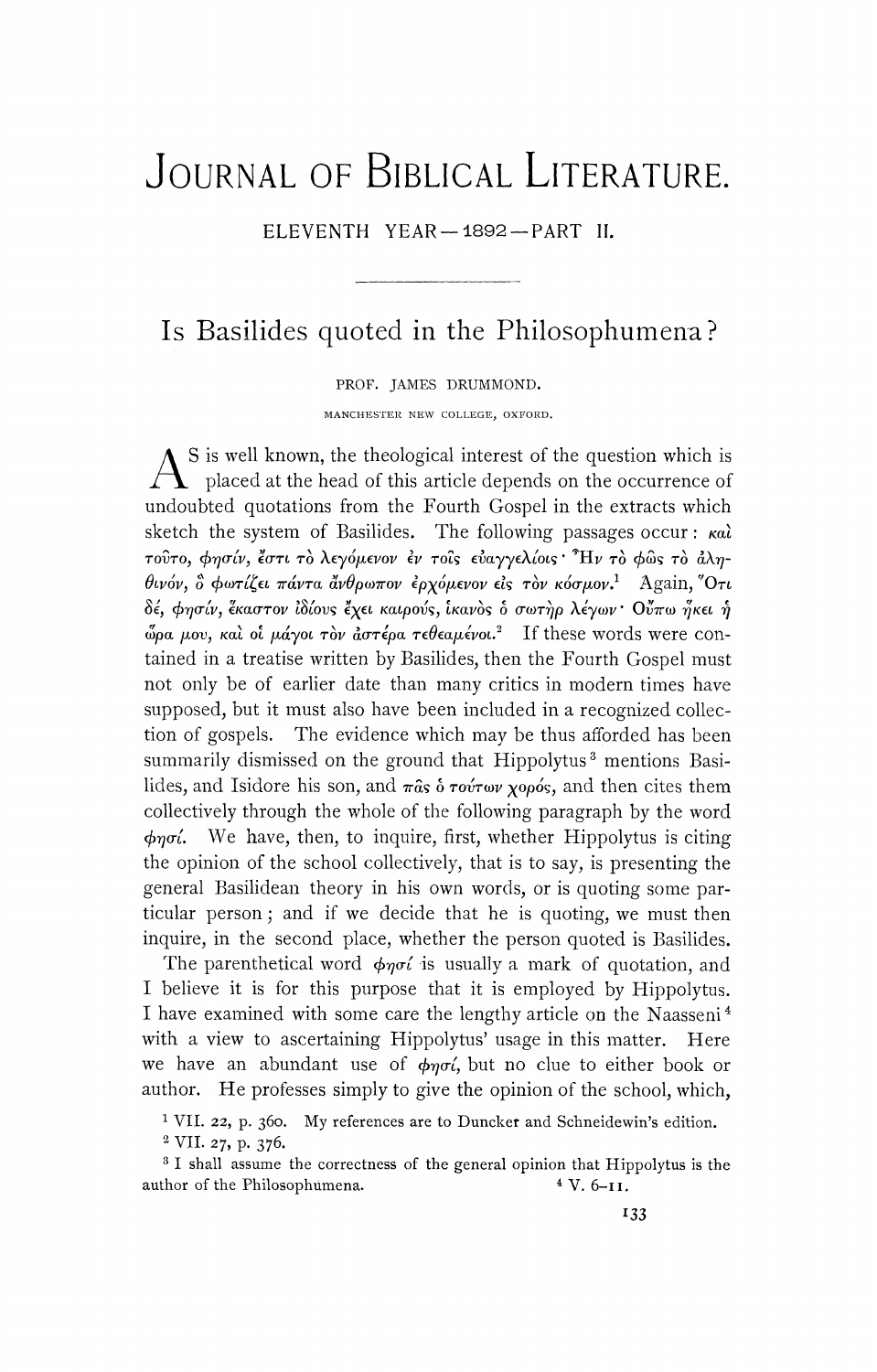**though having several divisions, is essentially one. Near the begin**ning<sup>5</sup> he has the parenthetical  $\phi \alpha \sigma'$ , which applies, however, to a very short general statement. A few lines farther on he has  $\phi_{\eta}\sigma'$ . Throughout the exposition, statements in the plural,  $\phi a \sigma i$  (four or five times, **generally with the indirect construction), λέγουσι, etc., are mixed up** with passages containing the parenthetical  $\phi_{\eta\sigma}t$ . No one, I think, **can read these passages without being convinced that he has to do with quotations from some book containing an authoritative account of the views of these Gnostics. Whether he quotes from one or from several books we need not pause to consider, as there is nothing to indicate this except the style and tenor of the quotations. Any possible doubt as to whether the opinion of the school is cited in these places must, I think, be laid to rest by the appearance of the first person plural, ὃ μόνοις ἐξεστιν εἰδέναι τοίς τελείοις, φησίν, ήμίν.<sup>6</sup> Again,**  $\hat{\alpha}$  ήμεις ίσμεν μόνοι.<sup>7</sup> Farther on, ήμεις δέ, φησίν, έσμεν οι τελώναι.<sup>8</sup> Once more,  $\eta \lambda \theta$ ομεν, φησίν, οι πνευματικοί.<sup>9</sup>

**What we here learn represents, so far as I have observed, Hippolytus' invariable usage. It is so even in the article where the theories of Valentinus, Heracleon, Ptolemy, καὶ πασα ή τούτων σχολή, are dealt with."? The opinions of Valentinus and his school are very generally given through the plural number, λέγουσι, κατ' αὐτούς, etc.;** but several apparent quotations are introduced by  $\phi_{\eta\sigma}$ , and the **natural supposition is that in these instances Hippolytus is reproducing the words of some particular man. After one of these, relating**  to a quotation from Moses, are the words, καὶ γὰρ τοῦτο οὖτως γεγράφθαι  $\theta \in \Lambda \in \mathbb{R}^1$  Elsewhere, having just alluded to the school as  $\epsilon \in \mathbb{R}^1$  with of course a plural verb, he has  $\epsilon \pi \mu \lambda \epsilon \gamma \epsilon \nu$ , prefixed to what has all the appearance of being a quotation. The  $\theta \in \mathcal{A}$  and  $\hat{\epsilon} \neq \mathcal{A}$  and  $\hat{\epsilon} \neq \mathcal{A}$  must refer **to some one in particular.** 

**The evidence is still more convincing in the article on Basilides. In the third and fourth lines of the very first quotation, where Basilides and his school are said to be cited collectively, are these words, "Όταν δὲ λέγω, φησί, τὸ ἦν, οὐχ ὅτι ἦν λέγω, ἀλλ' ἶνα σημάνω ro** *τ*o *τ*<sub>ο</sub> *τ*<sub>ο</sub> *τ*<sub>ο</sub> *τ*<sub>ο</sub> *τ*<sub>ο</sub> *τ*<sub>ο</sub> *τ*<sub>ο</sub> *τ*<sub>ο</sub> *τ*<sub>ο</sub> *τ*<sub>ο</sub> *τ*<sub>ο</sub> *τ*<sub>ο</sub> *τ*<sub>ο</sub> *τ*<sub>ο</sub> *τ*<sub>ο</sub> *τ*<sub>ο</sub> *τ*<sub>ο</sub> *τ*<sub>ο</sub> *τ*<sub>ο</sub> *τ*<sub>ο</sub> *τ*<sub>ο</sub> *τ*<sub>ο</sub> *τ*<sub>ο</sub> *τ*<sub>ο</sub> *τ*<sub>ο</sub> *τ*<sub>ο</sub> *τ*<sub>ο</sub> *τ*<sub>ο</sub> *τ*<sub>ο</sub> *τ*<sub>ο</sub> **down** on the same page we have, και ου δέχομαι, φησί, κ.τ.λ. the next page we have,  $\tau \delta$   $\delta \epsilon$   $\eta \theta \epsilon \lambda \eta \sigma \epsilon$   $\lambda \epsilon \gamma \omega$ ,  $\phi \eta \sigma \theta$ ,  $\kappa \tau \lambda$ . On the next page,  $\delta$ ,  $\tau \iota$   $\partial \iota v$   $\lambda \iota \gamma \omega$ ,  $\phi \eta \sigma \iota \iota^{13}$  This last passage is particularly

**5 p. 132, 1. 67. 6 p. 152, 1. 82. 7 p. 158, 1. 82. 8 p. 60o, 1. 94. 9 p. 164, 1. 70. See also p. I72, 1. I3; p. I74, 1. 2, 25. 10 VI. 29. 12 VII. 20, p. 356, 1. 72, 73.**  <sup>11</sup> p. 280, l. 7. **. 360, 1. 45.** 

**134**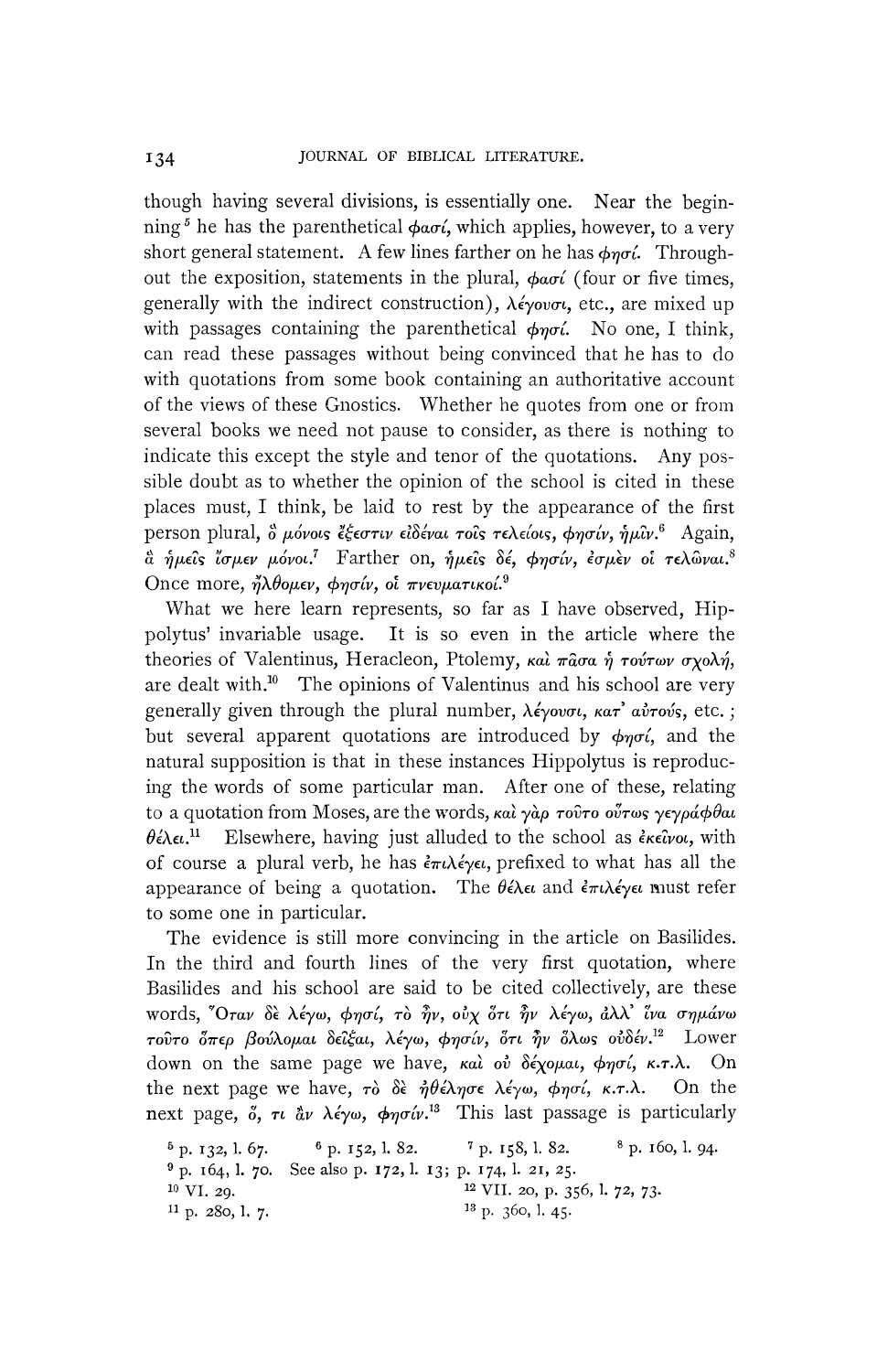## **DRUMMOND: IS BASILIDES QUOTED IN THE PHILOSOPHUMENA? 135**

**remarkable, because it is actually introduced by** *εκείνοι λέγουσιν***, showing, as it seems to me, conclusively, that the opinions of the school are described in the express words of one of their number.**  Yet again we have, *νίοι δέ, φησίν, έσμεν ήμεις οι πνευματικοί*.<sup>14</sup> What**ever may be thought of the first person plural, can we rationally believe that these sentences with the first person singular merely "quote the opinion of the school "? It seems to me, therefore, to be**  fairly established that our  $\phi_{\eta\sigma\ell}$  is, as we should expect, indicative of **genuine quotation from a particular author.** 

**If this, then, be admitted, we must endeavor to answer the question, who is it that is quoted? It may be one person throughout, or it may be now one, and now another. Are we, because this second alternative is possible, to dismiss the whole subject as incapable of affording any evidence ? Surely not. To treat evidence as worthless because it is not demonstrative, is not the part of true criticism. It is precisely in these doubtful cases that critical judgment is required. We do not want the critic to help us when there can be no difference of opinion; but it is his province, when a doubt is legitimate, to bring into view all the conditions which affect the question, and determine on which side the reasonable probability lies.** 

**There are two distinct lines of evidence. We must consider first what Hippolytus professes to do; and secondly we must compare his statements with other accounts of the system of Basilides, and see whether these statements can be justly ascribed to the heresiarch himself.** 

**Now it seems most probable, from the connection of thought and from the recurrence of a particular hame, that one authority is quoted throughout. That this authority is Basilides seems to be rendered highly probable by the following reasons. It is most unlikely that in an elaborate statement of this sort Hippolytus should fail to go to the fountain-head, and especially without giving any intimation of the fact to his readers.** He introduces his account with the words, δοκεί  $\nu \hat{v}$   $\vec{v}$   $\vec{a}$   $B$  and  $\lambda \epsilon \hat{\omega}$   $\omega \mu \hat{\eta}$   $\sigma \iota \omega \pi \hat{\omega} \nu$ ,<sup>15</sup> alleging that the heretic's views are those **of Aristotle, not of Christ. He then devotes a few chapters to a synopsis of the doctrines of the Greek philosopher, and at the end proceeds in these words: "If, then, Basilides be found, not in effect only, but even in the very words and names, transferring <sup>6</sup>the opinions of Aristotle into our evangelical and saving doctrine, what will remain but that, having given back the foreign elements, we prove to his** 

<sup>14</sup> VII. 25, p. 368, l. 77. <sup>15</sup> VII. 14, p. 348. <sup>16</sup> μεθαρμοζόμενος.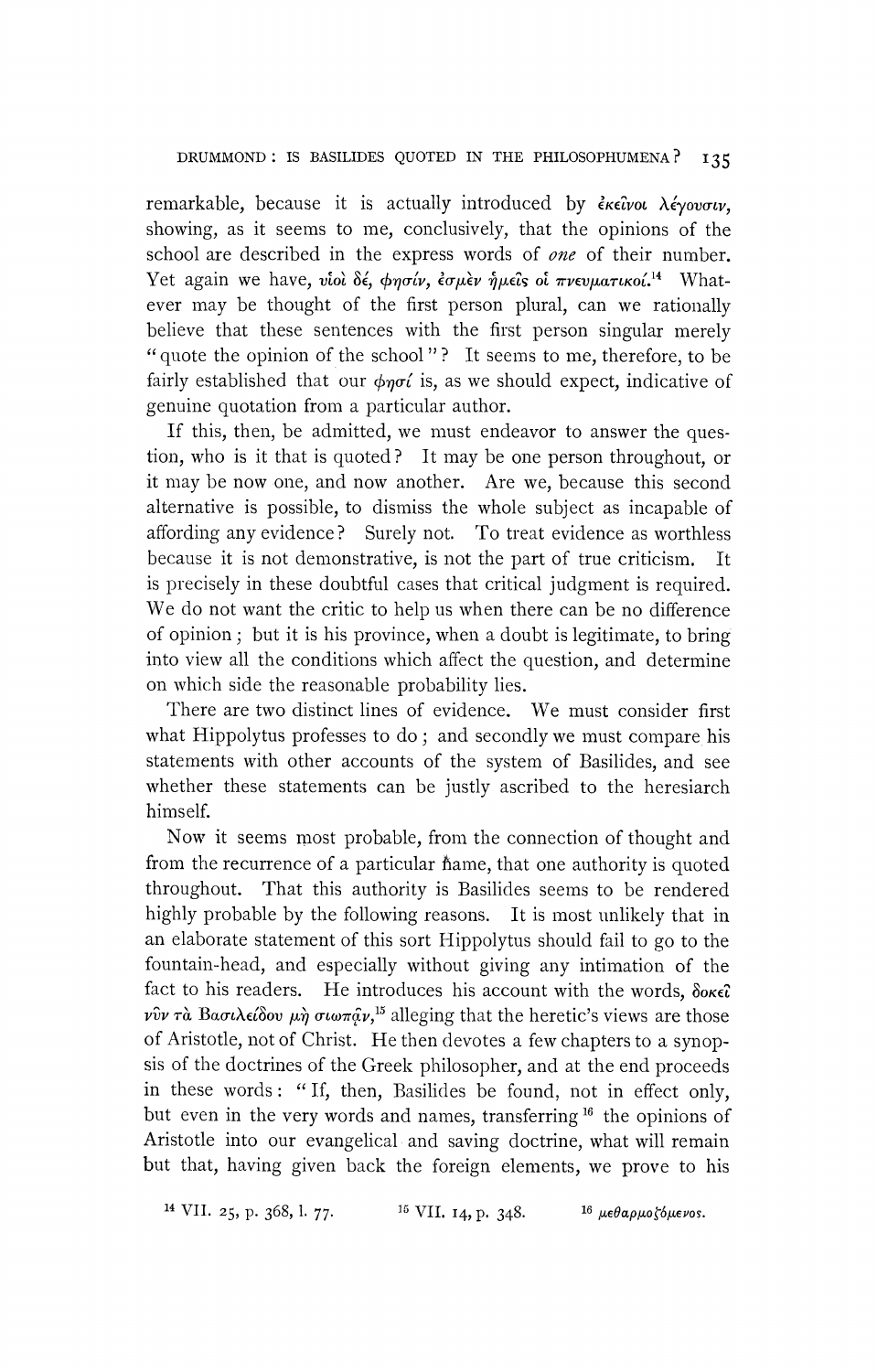**disciples that Christ will profit them nothing, as they are heathen? Basilides, then, and Isidorus, the genuine son and disciple of Basi**lides, affirm that Matthias has spoken to them secret discourses<sup>17</sup> **which he heard from the Saviour, having been privately instructed. Let us see, then, how evidently Basilides at the same time and Isidorus and all the band of these men does not simply belie18 Matthias only, but even the Saviour himself. There was a time, he says, when**  there was nothing."<sup>19</sup> From this point he proceeds with his quotations, repeatedly inserting  $\phi_{\eta}\sigma'$ . It is true that in the course of his **remarks he frequently alludes to Basilides and his followers in the plural number, as though he were stating the opinions of a sect rather than an individual.20 In all these instances, however, he is simply giving his own statements; and he sometimes supports his statements**  with a quotation introduced by the usual  $\phi_{\eta}\sigma\ell$ . The obvious infer**ence is that he quotes Basilides, and regards him as the accepted authority for the opinions of the school. But he also several times expressly names Basilides. The following are the instances: "For Basilides altogether avoids and fears the substances of the things that**  have come into being according to projection "<sup>21</sup>; here the next sentence has  $\phi_{\eta\sigma}$ . " Basilides calls such a thing, not wing, but 'Holy Spirit.'"<sup>22</sup> "For the things that exist are divided by Basilides into two [which are] the prominent<sup>23</sup> and first divisions, and are called **according to him 24 the one thing indeed world, and the other thing supramundane [existences] "25; after a few more lines of exposition**  there is the usual  $\phi\eta\sigma\acute{u}$ . " The account, therefore, which Aristotle has **previously given concerning the soul and the body Basilides elucidates concerning the great Archon and his Son. For the Archon, according to Basilides, has begotten the Son," etc.; and again, two lines farther down, "according to Basilides." 26 Here the exposition is continued for nearly half a page, and**  $\hat{v}\pi$  $\alpha\hat{v}\pi\hat{\omega}\nu$  **(that is, the Basilideans)** introduced before  $\phi_{\eta\sigma\ell}$  recurs. Hippolytus ends his whole disserta**tion on Basilides in these words, Ταῦτα μὲν οὖν ἐστιν ἂ καὶ Βασιλείδης**  $\mu v \theta$ εύει σχολάσας κατά την Αίγυπτον, καί παρ' αύτων την τοσαύτην σοφίαν

| <sup>17</sup> λόγους άποκρύφους. | <sup>18</sup> καταψεύδεται, in the singular.                                  |
|----------------------------------|-------------------------------------------------------------------------------|
|                                  | <sup>19</sup> <sup>3</sup> Ην, φησίν, ότε ήν ούδέν. VII. 19-20, pp. 354, 356. |

**20 See p. 356, 1. 84, 87; 358, 1. 95, 9; 36o, 1. 32, 45, 49; 366, 1. 36; 368,1. 58,** 

- **69; 370, 1. 92; 372, 1. 41, 42, 44; 376, 1. I, 6, 7; 378, 1. I2, 13, I4.** 
	- **21 VII. 22, p. 360, 1. 26, 27. <sup>22</sup>VII. 22, p. 362, 1. 67.**
	- <sup>28</sup>  $προεχει$ s, or "adjoining," if we read  $προσεχει$ s. <sup>24</sup>  $κατ$  αὐτόν. <sup>25</sup> V
		- **24 Kar' a6r6v. 25 VII. 23, p. 364, 1. 8-1o.**
	- **26 VII. 24, p. 366, 1. 46, 47, and 368, 1. 50.**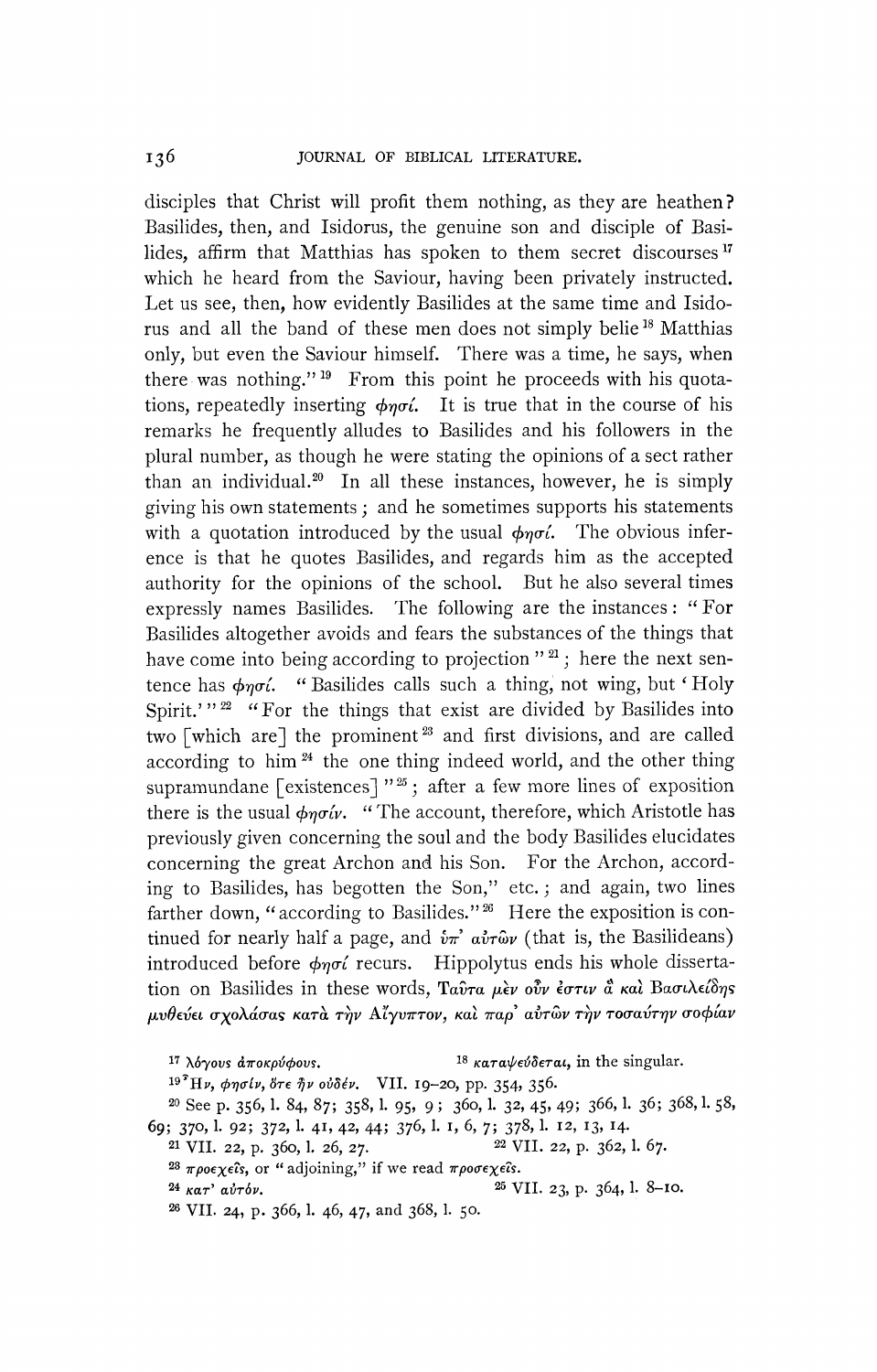**διδαχθείς** *εκαρποφόρησε τοιούτους καρπούς.<sup>27</sup> It seems to me that the* **only reasonable conclusion from this evidence is that the extracts which Hippolytus brings before us were taken from a work by Basilides himself, and especially as no motive is apparent for neglecting the works of the master in favor of those of any less distinguished follower.** 

**One or two other weighty considerations must be added. Hippolytus, in his Procemium, tells us in very express words the plan of his work. In order to accomplish his purpose of exposing the sources of the heresies, he will adopt a course described in these words: "It seems good, therefore, having first expounded the opinions of the philosophers of the Greeks, to show the readers that they are more ancient and more reverent towards the Divinity than these; then to compare each heresy with each [philosopher] [so as to show] that**  the leader of the heresy<sup>28</sup> having met with these attempts has laid **claim to them, having taken their principles, and starting from these towards what was worse constructed a dogma." 29 After another sentence he proceeds: " In the beginning, then, we shall say who were those among the Greeks who first demonstrated natural philosophy.**  For the leaders of the heresies<sup>30</sup> have become doctrine-stealers<sup>31</sup> of **these especially, as we shall afterwards show in comparing them with one another. Rendering back his own to each of those who first began, we shall present the heresiarchs 32 naked and shameful." The purpose thus clearly formed and deliberately expressed he has not forgotten, when at the opening of the Fifth Book he proceeds to his refutation. He there says: " It remains, therefore, to proceed to the. refutation of the heresies, for the sake of which we have expounded the things already spoken by us, from which having taken their starting-points the heresiarchs,33 like cobblers, having patched together, according to their own mind, the blunders of the ancients, have presented them as**  new to those capable of being deceived, as we shall show in the fol-<br>lowing [books]."<sup>34</sup> After these statements when Hippolytus tells **lowing [books]."34 After these statements when Hippolytus tells us that he is going to "state the opinions of Basilides," and that he will give a synopsis of the doctrines of Aristotle, "in order that the readers, through the nearer comparison of these, may easily perceive that the [doctrines put forward] by Basilides are Aristotelian sophisms," 35 and winds up by saying that "these are the fables which** 

| <sup>27</sup> VII. 27, p. 378, l. 40-42.        | <sup>31</sup> Κλεψίλογοι.     |
|-------------------------------------------------|-------------------------------|
| <sup>28</sup> 'Ο πρωτοστάτης της αιρέσεως.      | $32$ Tovs αίρεσιάρχας.        |
| $29$ p. 6.                                      | <sup>33</sup> Οι αιρεσιάρχαι. |
| <sup>30</sup> Οί των αίρέσεων πρωτοστατήσαντες. | <sup>34</sup> V. 6, p. 130.   |
| <sup>35</sup> VII. 14, p. 348.                  |                               |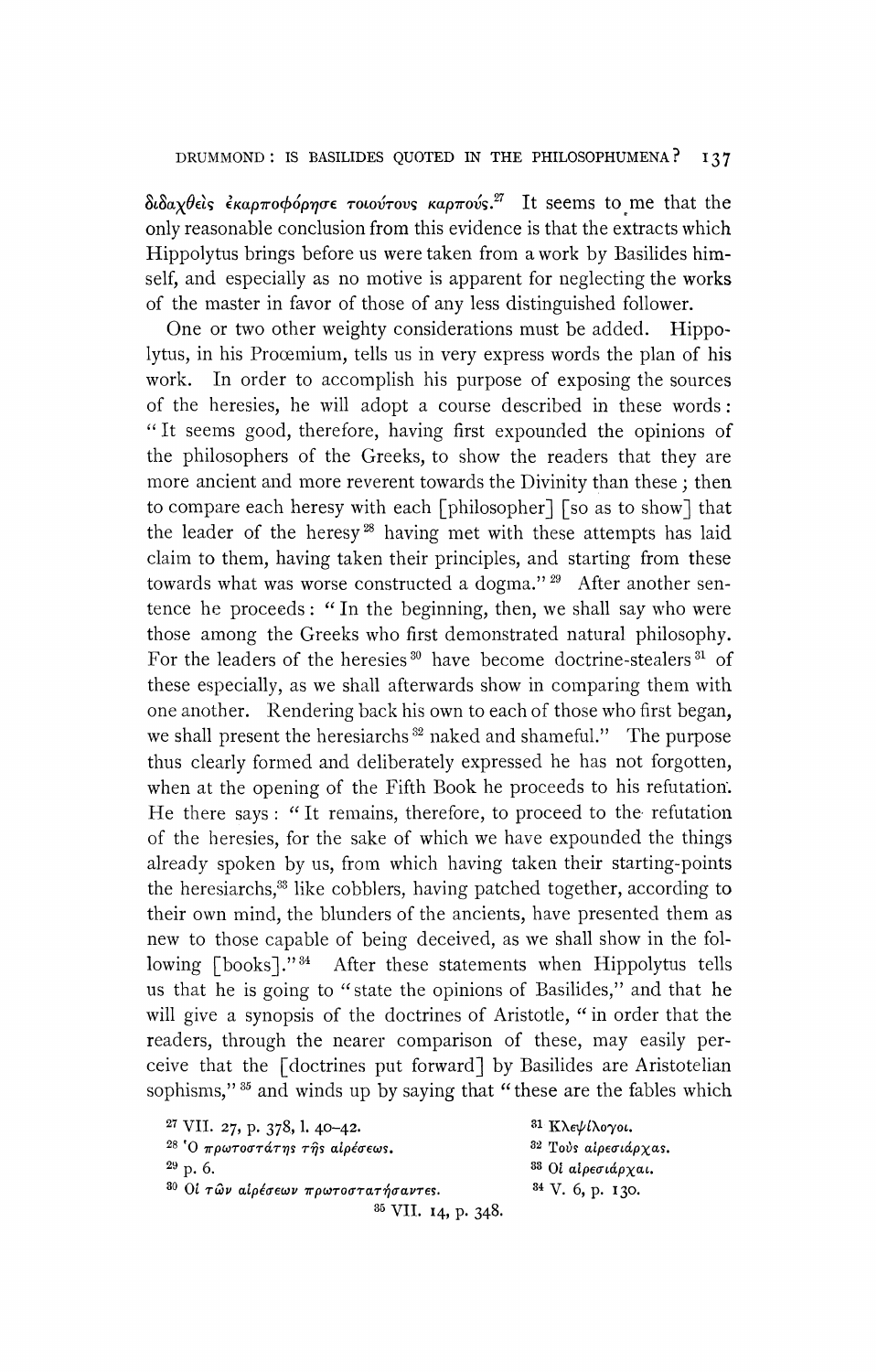**Basilides tells," it does seem probable that the elaborate account, so largely given in the form of apparent quotations, is drawn fiom Basilides himself. This probability is still further strengthened by the**  summary in the Tenth Book.<sup>36</sup> Here "Isidore and the whole band" **do not put in an appearance.** The chapter begins, **Βασιλείδης** δε καλ avτός λέγει είναι θεόν ούκ όντα, and ends, Ταύτα δε και Βασιλείδης τερα- $\tau$ ολογών ούκ αίσχύνεται.

**Against all this, which seems to me not contemptible evidence, one fact is alleged. Hippolytus mentions Basilides and Isidore, his son,**  and  $\pi \hat{a} s$   $\delta \tau \circ \hat{v} \tau \circ \hat{v} \gamma$  yopós, just before he begins his citations. So he **does; but what does he say about them? Not that he is going to cite their opinions, and quote indiscriminately from their literature, but only that Basilides and his son affirmed that Matthias had spoken to them secret doctrines, and that father and son and the whole lot of them belied Matthias, and even the Saviour himself. Is it not the most reasonable way to endeavor to establish this last statement by drawing from the fountain-head the doctrines which were alleged to be those of Matthias ? I can see no tendency in the words to prove that Hippolytus is going to depart from his plan of dealing with the leaders of the heresies, and to quote with indiscriminate carelessness any writer of the school that suits his fancy. Appeal might further be**  made to statements, already referred to, in which the plural number is used, showing that Hippolytus had the school in his mind. But is used, showing that Hippolytus had the school in his mind. **this fact does not seem to me to establish any counter probability; for the opinions of the master may very legitimately be ascribed to the school; but it would not be legitimate, on the other hand, to ascribe to Basilides what was only the opinion of one of his unknown followers. The probabilities, therefore, appear to me to be all on one side, and make it reasonable to suppose that Hippolytus, unless he has written with almost criminal carelessness, is quoting from Basilides himself.** 

**There is, however, a wholly different line of evidence, which, I think, when fairly considered, leads to the same result. The account which Hippolytus gives of the system of Basilides stands entirely alone, so much so that it is difficult to understand how the section of his master Irenaeus upon this subject can relate to the same man. After careful comparison and sifting, our ultimate authorities for the teaching of Basilides, in addition to the Refutation of Hippolytus,**  are Irenæus (or the writer whom he copied), the Compendium of

**36 c. 14, p. 514, 516.**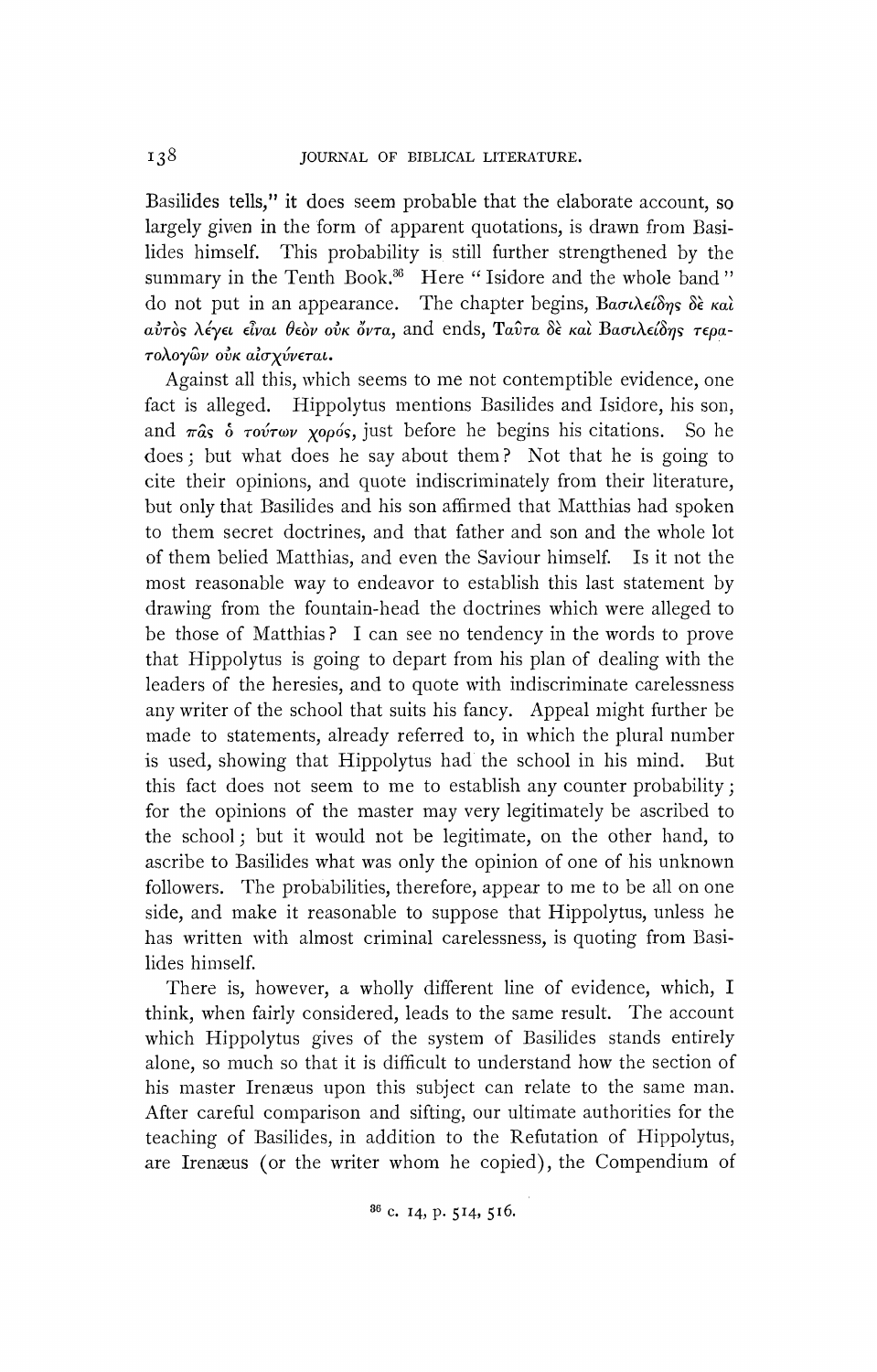**Hippolytus (represented by part of the account in Epiphanius, by**  Philaster, and the anonymous supplement to Tertullian, De præscript. **haeret.), and also scattered statements in Clement of Alexandria, a few particulars from the Refutation of Agrippa Castor (preserved by Eusebius, H. E. IV. 7), and "probably a passing reference and quotation in the Acts of Archelaus." 37 We have, therefore, practically to decide whether the account of Hippolytus or that of his master Irenaeus is the more authentic. Now if any one read these two accounts, knowing nothing of their origin, I think he would have no hesitation in saying that the former has far more marks of authen**ticity than the latter. Irenæus is content with a brief summary, and **quotes from no original authority. Though he gives the doctrine as that of Basilides, there is no difficulty in supposing that he confined himself to the current opinions of the school. Hippolytus, on the other hand, produces an elaborate statement, which is evidently summarized, and to a remarkable extent quoted, from some single source; and this work, whatever it may have been, was produced by a man of thought and originality. The latter fact in itself points to Basilides, because, with the exception of his son Isidore, he was not, like Valentinus, followed by a succession of celebrated disciples. This view is confirmed by a closer inspection. Soon after the beginning**  of his article Irenæus introduces *dicunt*, and far the greater part of **the statement is in the indirect construction. Farther on he has**  utuntur, annuntiant, nituntur, dicunt, aiunt, and a few more similar **plurals. Twice, however, he has ait, and in one of these instances the words seem to be quoted. I think we may fairly infer from these appearances that Irenaeus used a secondary source, and not the work of Basilides himself, but that this source may have contained statements which were avowedly quoted from Basilides. It is interesting, then, to inquire whether these sayings are in harmony with the representations of Hippolytus. The first saying is the following: " If any one therefore confesses the crucified, he is still a servant, and under the power of those who made bodies; but he who has denied him has been freed indeed from them, but knows the disposition of the unborn Father." 38 There is no such statement in Hippolytus, but I think it is not, in substance, inconsistent with the doctrine which he describes. The whole object of the Passion was to bring about the sorting of the things confused, and so restore everything to its proper stage of being. Accordingly the bodily part of Jesus suffered, and** 

> **37 See Hort, in the Dictionary of Christian Biography, I. 270. 38 Iren. I. 24, 4.**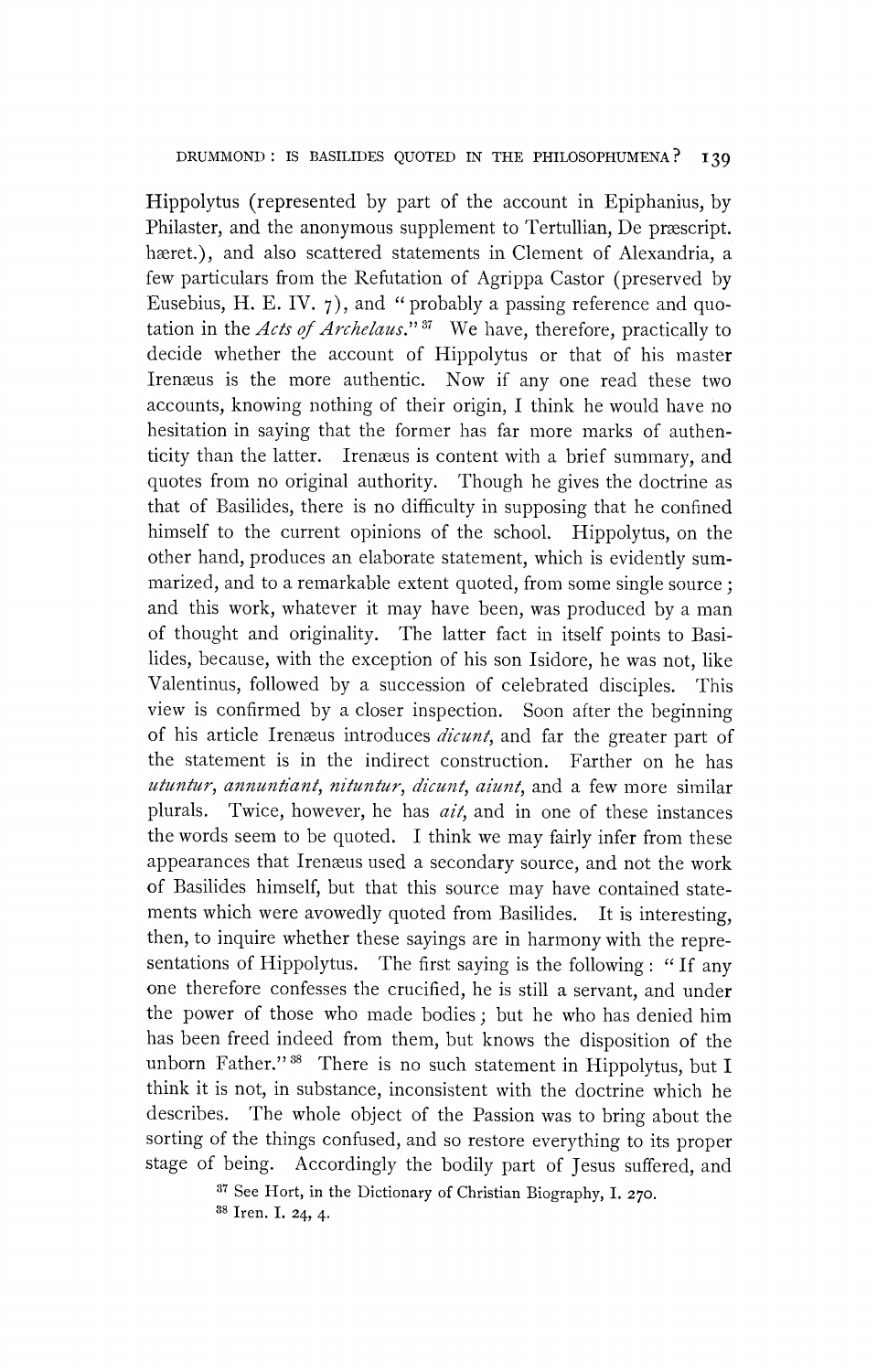**was restored to the formlessness; the psychical part rose up, and was restored to the Hebdomad; and he raised up that which belonged to the summit, and it remained beside the great Archon.39 This doctrine would supply a philosophical ground for not confessing the Crucified; for such a confession would be an attachment to the bodily part of Jesus, and involve a continuance in the lowest stage of**  being; but the sons (the spiritual<sup>40</sup>) were ultimately to ascend  $\pi \rho \dot{\sigma} s$  $\tau \partial v$   $\partial \nu \partial \phi$   $\tau \partial \tau \partial \phi$ .<sup>41</sup> The reason given by Irenzeus, that Jesus did not **suffer at all, but Simon of Cyrene was crucified in his place, while Jesus looked on and laughed, is, to say the least, more worthy of commonplace followers than of the distinguished founder of the school. The other ait only introduces the indirect statement that prophecies were from the fabricators of the world, but the Law from their chief, who led out the people from the land of Egypt. This agrees, at least in its general idea, with the statement of Hippolytus that it was the Archon of the Hebdomad that spoke to Moses, and that all the prophets that were before the Saviour spoke from thence.42 It is also perhaps worth noticing that in one parenthetical passage**  where Hippolytus places himself in agreement with Irenæus by refer**ring to the doctrine of three hundred and sixty-five heavens, and the name of Abrasax given in consequence to the great Archon, he does not quote, but uses the expressions κατ' αύτούς and φάσκουσι. A simple comparison, therefore, of the two accounts seems to show that Hippolytus gives the truer representation of the original system.** 

We have, however, other means of judging.<sup>43</sup> Clement of Alexan**dria gives a quotation of some length from the twenty-third book of the Exegetica of Basilides,44 and we are thus assured of what we might antecedently have expected, that he at all events was acquainted with the writings of the heresiarch. In the course of the Stromata he refers several times to Basilides, and several times also to his followers. In the latter instances he alludes simply to the teaching of the school, without any intimation that what is alleged is inconsistent with the doctrine of Basilides himself, except in one case in which he contrasts the immorality of the later Basilideans with the teaching of the founders of the school. It is a fair assumption, therefore, that the** 

**40 p. 368,1. 77, 78. 42 p. 370.** 

**39 Hippol. p. 378. 41 p. 516, 1. I, 2.** 

**<sup>43</sup>The comparison with Clement of Alexandria has been well treated by Dr. Hort in the Dictionary of Christian Biography, but I have gone over the ground carefully for myself.** 

**44 Strom. IV. pp. 599, 6oo (Potter's edition).**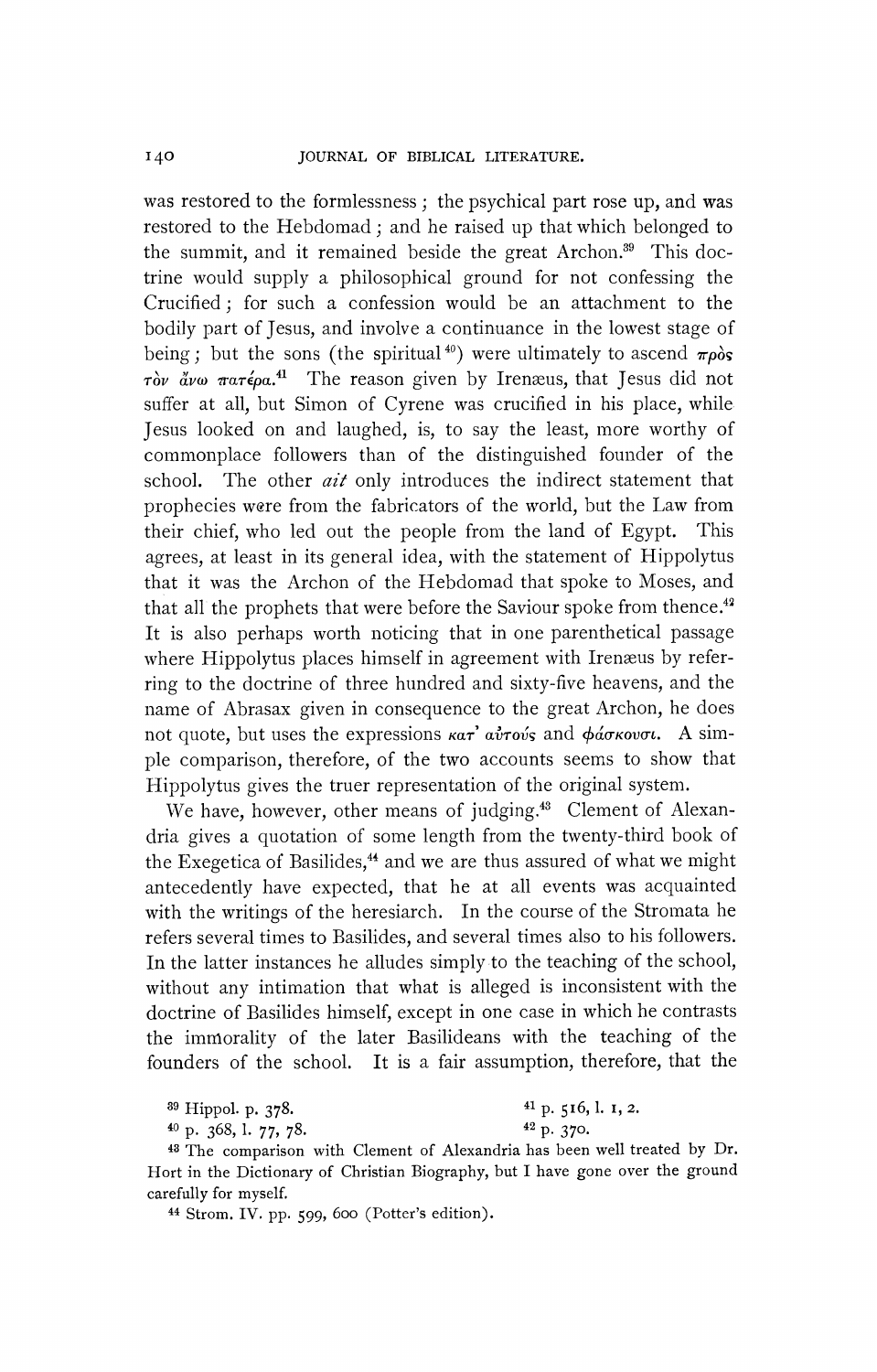**allusions in Clement contain, so far as they go, a much more trustworthy representation of the original system than the account of Irenaeus. But we must remember that in the Stromata we have no detailed exposition, which was reserved for the lost Hypotyposes, and moreover the Stromata profess to deal with practical and moral rather than theoretical questions,45 while Hippolytus, on his side, treats only of the general theory of the universe. It is, consequently, only in quite casual points that we can look for any contact between Clement and Hippolytus. We will notice these points of contact in the order of the system.** 

First, oί άμφὶ τὸν Βασιλείδην were accustomed to speak of the passions as appendages,  $\pi \rho \sigma \alpha \rho \tau \gamma \mu \alpha \tau \alpha$ , which were in essence spirits **attached to the rational soul, "according to a primitive disturbance**  and confusion," κατά τινα τάραχον καὶ σύγχυσιν ἀρχικήν.<sup>46</sup> This descrip**tion is regarded as representing**  $\delta$  $\kappa a \tau \hat{a}$  $B \alpha \tau \hat{b} \epsilon (\hat{\delta} \eta \nu \hat{\alpha} \nu \hat{\theta}) \omega \pi \sigma s$ **, so that here the teaching of the followers is expressly identified with that of the master. This "primitive confusion " receives its explanation from**  the doctrine of a  $\sigma\pi\epsilon\rho\mu a \kappa\sigma\sigma\mu o v$ , which was the first creation, and con $t$ ained in itself  $\pi \hat{a}$ *oav*  $\tau \hat{n}$ *v*  $\tau$ *ov*  $\kappa$ *bothov*  $\pi a$ *vo* $\pi \epsilon \rho \mu / a$ *v*, that is to say, all the seminal principles of the universe.<sup>47</sup> The whole hypothesis turned on this σύγχυσις οίονει πανσπερμίας,<sup>48</sup> which existed εν άρχη<sup>249</sup> The confusion is frequently expressed by the term  $\partial \mu_{\alpha} \rho \phi / \partial \alpha$ .<sup>50</sup> It deserves notice that in arguing against the Basilideans Clement refers to  $\tau o\hat{v}$ **-(r7rEplaTro TrS avWoOev ovo-las, and ro avwOev o-t7rErpa, existing in man.51 The system expounded by Hippolytus explains this.** 

**Secondly, in speaking of election, Basilides distinguishes between**  the  $\kappa \omega \sigma \mu \omega s$  and that which is  $\omega \tau \epsilon \omega \kappa \omega \omega$ .<sup>52</sup> The same distinction **between the cosmic and the hypercosmic is ascribed to the followers**  of Basilides.<sup>53</sup> Hippolytus tells us that Basilides divided  $\tau \hat{a}$  ov $\tau \alpha$  into **two principal classes, which he called κόσμος and**  $\delta \pi \epsilon \rho$ **κόσμια.<sup>54</sup>** 

**Thirdly, in connection with this, distinction the followers of Basilides spoke of an appropriate faith and election according to each**  interval or stage of being,  $\kappa a \theta$ <sup>3</sup>  $\kappa a \sigma \tau o \nu$   $\delta \iota a \sigma \tau \eta \mu a$ <sup>55</sup>. We learn from its

| <sup>45</sup> See Hort, who gives references.                                   |                                                                                         |  |
|---------------------------------------------------------------------------------|-----------------------------------------------------------------------------------------|--|
| <sup>46</sup> Clem. Strom. II. 20, p. 488.                                      | $48$ <i>Ibid.</i> c. 27, near end.                                                      |  |
| 47 Hippol. VII. 21.                                                             | $49$ p. 376, l. 95.                                                                     |  |
| <sup>50</sup> p. 364, l. 95; 370, l. 5; 374, l. 48, 49; 378, l. 22, 24, 25, 38. |                                                                                         |  |
| $51$ Strom. II. 8, p. 449.                                                      | $52$ Strom. IV. 26, p. 639.                                                             |  |
| <sup>53</sup> Οί άπό Βασ., Strom. II. 3, p. 434.                                |                                                                                         |  |
|                                                                                 | $^{54}$ c. 23, p. 364, l. 8–10. See also c. 25, beginning; c. 23, p. 366, l. 23; c. 27, |  |
| p. 376, l. 8.                                                                   | 55 Strom. II. 3, p. 434.                                                                |  |
|                                                                                 |                                                                                         |  |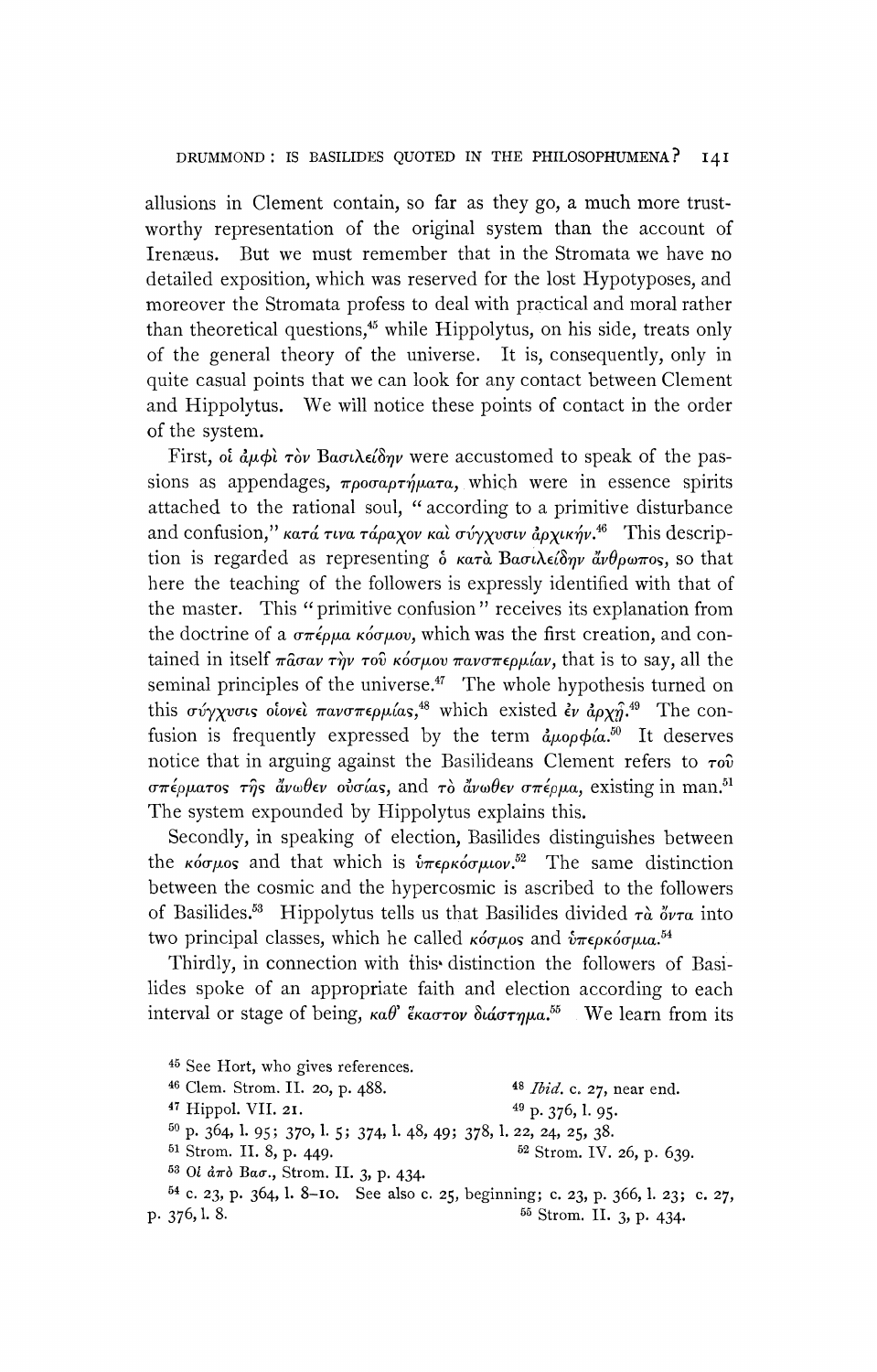**frequent use in Hippolytus that**  $\delta u \hat{\sigma} \tau \eta \mu a$  **was the regular term for denoting successive spheres of existence.56** 

**Fourthly, Basilides supposes that justice and her daughter peace remain in the ogdoad.57 According to Hippolytus what was called the ogdoad was the realm of the great Archon, who with the help of his wiser son, created the ethereal region beyond the moon.58 He does not, however, inform us why it was so named, or how the number eight was made up.** 

**Fifthly, Clement alludes to the Archon as " the very great God, celebrated in song by them." 9 If we took the superlative in the sense of the greatest of all, it would not be true to the system described by Hippolytus; but the sense of "very great" is sufficient for the argument, and is indeed, as we shall see, implied by the con**text. Hippolytus says that the great Archon throbbed through  $60$  and **was born from the cosmic seed, and was the head of the Cosmos, a beauty and greatness and power incapable of dissolution; "for, he says, he is more unspeakable than unspeakable things, and more powerfil than things powerful, and wiser than things wise, and better**  than all the beautiful things whatsoever thou mayest mention."<sup>61</sup> **Farther on he is called**  $\tau \partial v$  $\partial \rho \partial \eta \tau \partial v$  $\partial \rho \partial \eta \tau \partial \tau \partial \rho \partial \nu$  $\partial \theta \partial \nu$ **.<sup>62</sup> Still, as we shall see under the next head, he had his limitations.** 

**Sixthly, Clement makes a very remarkable statement about the Archon. The followers of Basilides interpreting the saying, "The fear of God is the beginning of wisdom," "affirm that the Archon himself, when he heard the declaration of the ministering Spirit, was astonished at what he heard and saw, having had a gospel preached**  to him beyond his hopes,<sup>63</sup> and that his astonishment was called fear, **and became the beginning of wisdom that sorts and distinguishes and perfects and restores." What this gospel was, and how it came, we are not told; nor is it explained why the Archon was so astonished. We only learn from a later allusion that before his astonishment he**  was in ignorance.<sup>64</sup> When we turn to Hippolytus, all becomes clear. **The Holy Spirit, being unable to ascend to the highest regions, remained as a firmament between the hypercosmical things and the Cos-**

**<sup>56</sup>c. 22, p. 364, 1. 95; c. 24, p. 368, 1. 63; c. 25, p. 370, 1. 80, 88; c. 26, p. 372, 1. 4; c. 27, p. 374, 1 77; p. 376, 1. 79; p. 378,1. 21.**   $57$  Strom. IV. 25, p. 637. <sup>59</sup> Τον μέγιστον και προς αύτων ανυμνούμενον θεόν, Strom. II. 8, p. 449.<br><sup>60</sup> Διέσφυξε. *69* c. 24, p. 368, l. 51. **<sup>60</sup> Διέσφυξε.**<br>
<sup>61</sup> c. 23, p. 366. **62 63** Παρ' έλπίδαs εύηγγ **61 C. 23, p. 366. 63 Ilap' eXrlaS e6irlyeXy.satvov. 64"AyvoLa. See Strom. II. 8, p. 448, 449.** 

**142**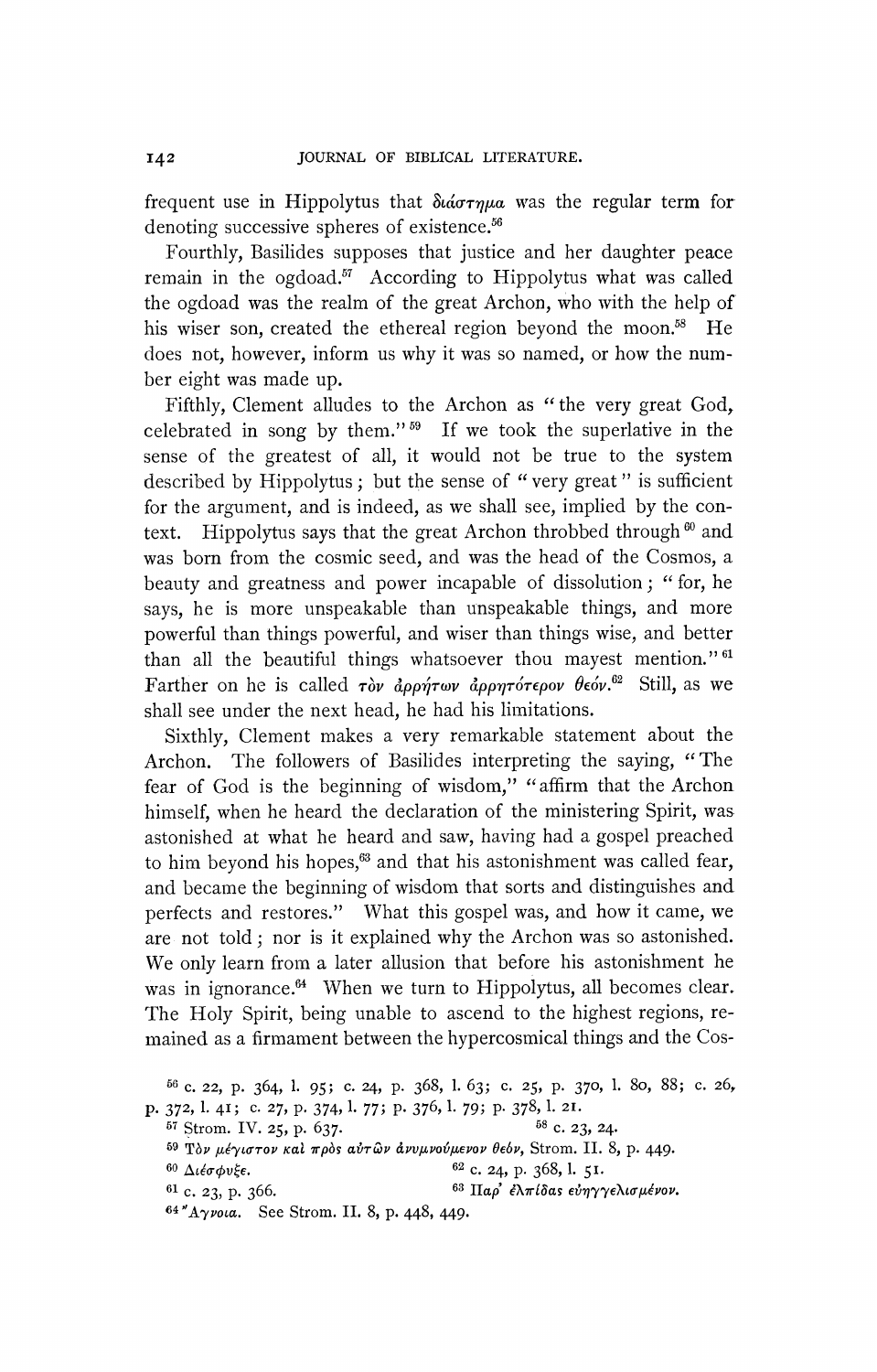**mos; and, when the great Archon was born from the cosmic seed, he ascended as far as the firmament, which he took for the ultimate limit. He was wiser and more powerful than everything beneath,**  except the remnant of sonship that was still left in the  $\pi a\nu\sigma\pi\epsilon\rho\mu a$ ; and, since he was ignorant<sup>65</sup> that this sonship was wiser and better **than himself, he thought that he was Lord and Sovereign. However, he produced a son much better and wiser than himself, whom he**  seated at his right hand.<sup>66</sup> The gospel came, not by descent, but by **action at a distance; for the power of sonship in the midst of the Holy Spirit in the border-region communicated the thoughts of son**ship to the son of the great Archon.<sup>67</sup> The gospel came first to the **Archon through his son, and the Archon learned that he was not God of the Universe, but was begotten, and had above him the treasure of the unspeakable and unnameable Not-Being and of. the**  sonship; and he feared, understanding in what ignorance he was.<sup>68</sup> **"This," he says, "is what has been said, the fear of the Lord is the beginning of wisdom." This is the wisdom of which the Scripture says, "Not in words which man's wisdom teaches, but which the Spirit teaches."** 

**Seventhly, under the last head we met a wisdom that sorts and restores, φυλοκρινητική and** *αποκαταστατική***, and on the next page there is a reference to the φυλοκρίνησις and**  $\frac{d}{dx}$ **σκατάστασις. With this we may connect one or two statements which serve to illustrate the process. " The followers of Basilides affirm that there is at the same**  time an appropriate<sup>69</sup> faith and election according to each stage of **being; and conformably again to the hypercosmic election the cosmic faith of all nature follows; and that the gift of faith too is correspondent with the hope of each."70 The meaning apparently is that each stage of being has its predetermined end which it may hope to attain, and is provided with a faith adapted to the attainment of this end. Agreeably to this view Basilides represented the election as foreign to the Cosmos, since it was by nature hypercosmic,71 and supposed that man knew God by nature, so that faith was not the rational assent of a self-determining soul, but a beauty of immediate creation.72 We may suppose, then, that part of the process of sorting and restoring consists in separating the election from the Cosmos, and restoring it** 

| <sup>65</sup> 'Ηγνόει.       | <sup>68</sup> Έν οΐα $\hat{\eta}$ ν άγνοία. |
|------------------------------|---------------------------------------------|
| $66$ c. 23, p. 366.          | $69$ $0$ ikelav.                            |
| $67$ c. 25, p. 370.          | $70$ Strom. II. 3, p. 434.                  |
| 71 Strom. IV. 26, p. 639.    |                                             |
| 72 Strom. V. I, p. 644, 645. | See also II. 3, beginning, p. 433.          |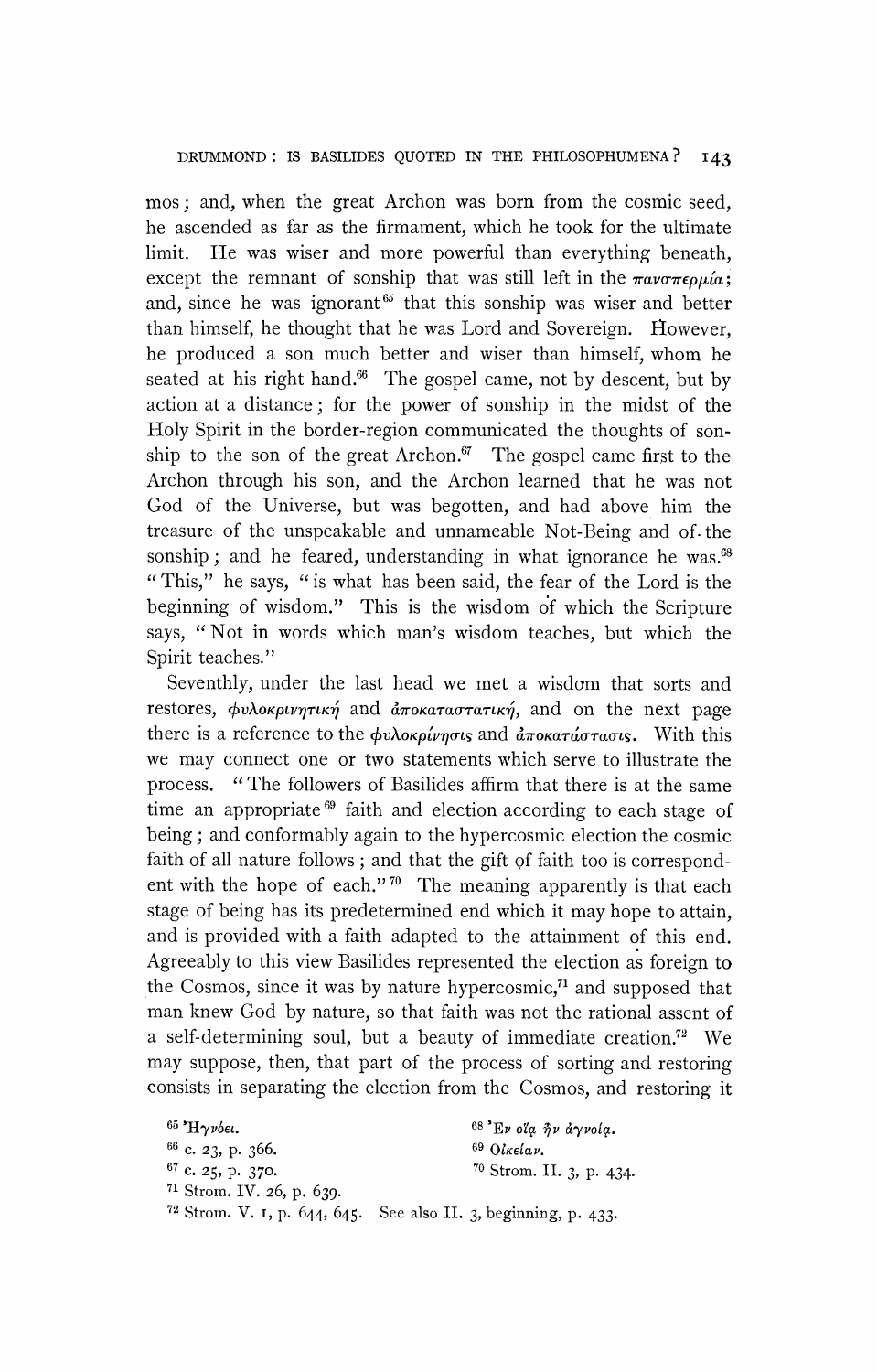**to the hypercosmic place which naturally belongs to it. Hippolytus does not deal with election and faith; but his statements, so far as they relate to the same subjects, are in complete agreement with the representations of Clement. The third sonship, requiring purification, remained behind in the great heap of the**  $\pi a\nu\sigma\pi\epsilon\rho\mu a$ **, when the other two sonships had gone aloft;73 and this sonship was in time to be revealed and restored 74 to the higher region, above the limiting spirit; and Basilides said that the spiritual men were sons left behind to fashion and make perfect the souls below, that had a nature to remain in this stage of being.75 Here there is clearly a doctrine of election, though the word is not used, and also the idea of a superior nature confined for a time within the lower, from which it was destined to be restored to the place which properly belonged to it. To effect this the Gospel came.76 And when the whole Sonship was above the limiting Spirit, then the creation would be pitied, and God would bring upon the whole Cosmos "the great ignorance," in order that all things might remain according to nature, and nothing desire anything that was contrary to nature. Thus there would be a restoration77 of all things in their own seasons. For their whole hypothesis**  is σύγχυσις οίονεί πανσπερμίας και φυλοκρίνησις και αποκατάστασις των συγκεχυμένων είς τὰ οἰκεῖα.<sup>78</sup> Jesus became the first-fruits of the sort**ing,79 and the whole object of the Passion was that the things confused might be sorted.80** 

**These coincidences in thought and phraseology are sufficiently remarkable to establish a close relationship' between the account of Hippolytus and the genuine Basilides, and to prove that he is nearer**  the original source than Irenæus and other writers, who contain **hardly a trace of the system which was in the hands of Clement, and none of its characteristic terms. Indeed, so irreconcilable is the account of Irenseus with the allusions of Clement, that, before the publication of Hippolytus, Neander remarked that "had not Clement of Alexandria spoken of the existence among certain false followers of Basilides of practical errors precisely similar to those we meet with in this sect, we might be led to suspect that the so-called Basi**lideans of Irenæus had no connection whatever with Basilides." 81

| $73$ c. 22.                | <sup>77</sup> 'Αποκατάστασις.                                                                       |
|----------------------------|-----------------------------------------------------------------------------------------------------|
| $^{74}$ 'Αποκατασταθῆναι.  | <sup>78</sup> The Greek is found p. 378, l. 33-35.                                                  |
| $^{75}$ c. 25.             | <sup>79</sup> Φυλοκρίνησις.                                                                         |
| $\frac{76 \text{ }}$ Thid. | $80$ c. 27, p. 378, l. 35 sq.                                                                       |
|                            | <sup>81</sup> History of the Christian Religion and Church, II., p. 113, note <sup>†</sup> , Bohn's |

**edition.**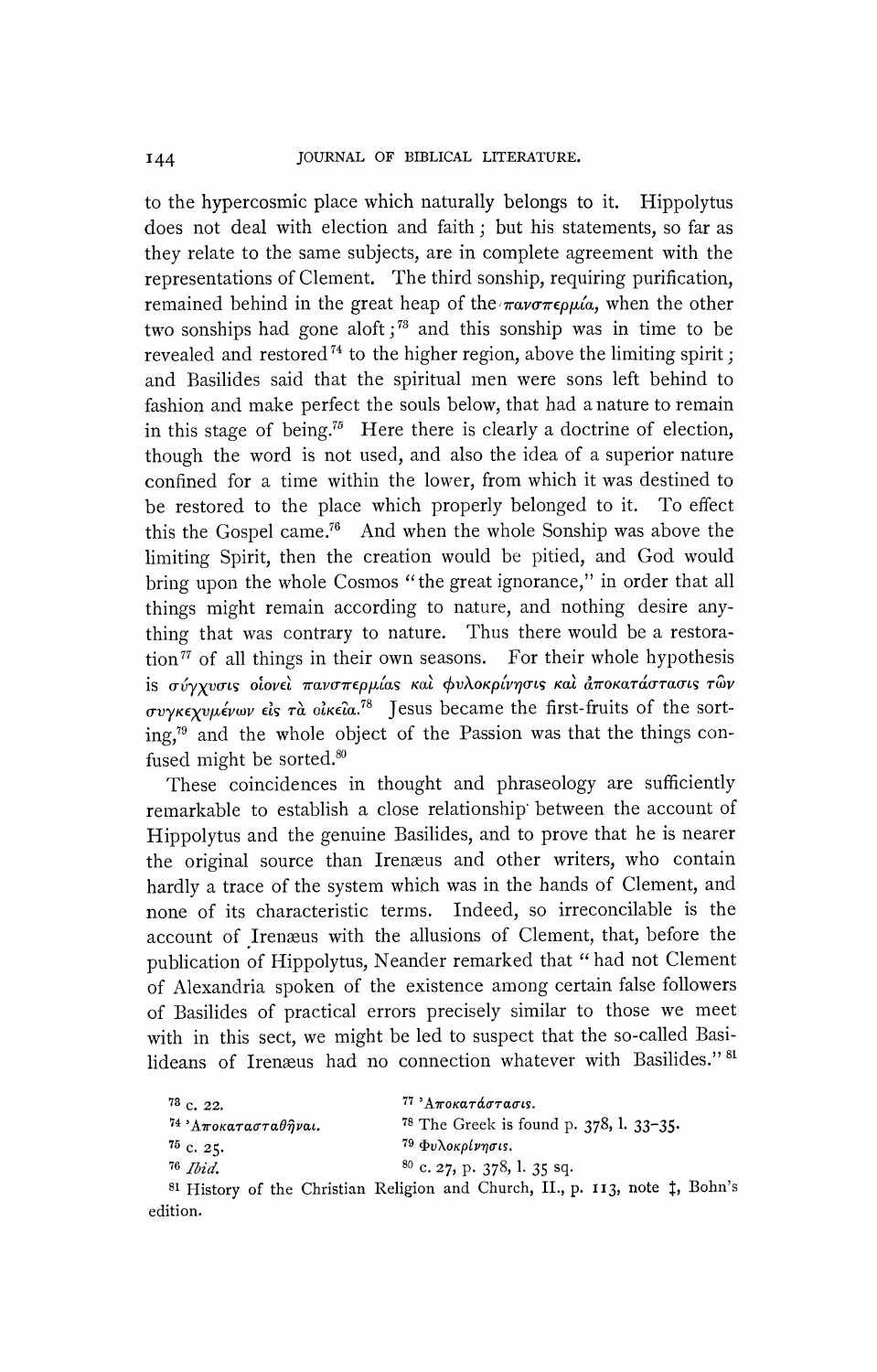**On the other hand, we are justified by the above coincidences in asserting that the Basilides of Hippolytus is the same as the Basilides of Clement.** 

It may be well, however, to produce positive proof that Irenaeus **does not describe the opinions of the founder of the sect; for we have stronger evidence than the mere want of coincidence with Clement's scattered allusions. He says that, in the view which he is describing, Jesus did not suffer, but made Simon of Cyrene suffer in his place, and seems to imply a thoroughly Docetic notion of his person. By later writers this Docetism is unmistakably affirmed.82 Not only is there no trace of this in Clement, but the reality of Christ's humanity and Passion is assumed, even though it drives Basilides to a conclusion which he is reluctant to admit. He thinks that all suffering is a punishment for sin, either actual or potential, in the person suffering; and when pressed with the case of "such a one," <sup>83</sup> that he sinned, for he suffered, he would answer he did not sin, but was like the suffering infant. But if urged, he would say, that man, whomsoever you may name, is man, and God is just. Clement, in reasoning upon this view, says that Basilides dared to call the Lord**   $\frac{\partial}{\partial y}\phi$  **a**  $\phi$  *a*  $\phi$  *a*  $\phi$  *a*  $\phi$  *a* $\phi$  *a* $\phi$  *a* $\phi$  *a* $\phi$  **<b>***a*  $\phi$  *a*  $\phi$  *a*  $\phi$  *a*  $\phi$  *a*  $\phi$  *a*  $\phi$  *a*  $\phi$  *a*  $\phi$  *a*  $\phi$  *a*  $\phi$  *a*  $\phi$  **book of the Exegetica is quoted, so that there can be no doubt that the real Basilides was anything but a Docetist, and that Irenaeus was ignorant of his teaching. On the other hand, Hippolytus distinctly**  recognizes the necessity of the Passion<sup>85</sup> to inaugurate the final sort**ing and restoration, and sets Docetism aside by affirming that the bodily part of Jesus suffered.86 He moreover makes the very important statement that after the birth of Jesus "all the things relating to**  the Saviour happened according to them<sup>87</sup> in the same way as they have been written in the Gospels";<sup>88</sup> for this shows that he identi**fies the doctrine of the followers with that of the Master, and not vice versa, since he deliberately contradicts the account given by**  Irenæus of the later and degenerate school. He does not touch on **the moral question, as this did not come within the scope of his plan.** 

**Again, Irenaeus says they recognized the moral indifference of actions, and of universal licentiousness. Epiphanius attributes the** 

<sup>82</sup> Pseudo-Tert.; Epiph. Hær. XXIV. 4.

<sup>83</sup>**'0**  $\delta \epsilon \hat{\iota}$  *va*, understood by Clement, who had the context before him, to mean Christ. **Christ. 86 p. 378.** 

| <sup>84</sup> Strom. IV. 12, p. 600 sq. |                     | $87$ Kατ' αύτούς. |
|-----------------------------------------|---------------------|-------------------|
| <sup>85</sup> Tò $\pi$ áθos.            | <sup>88</sup> Ibid. |                   |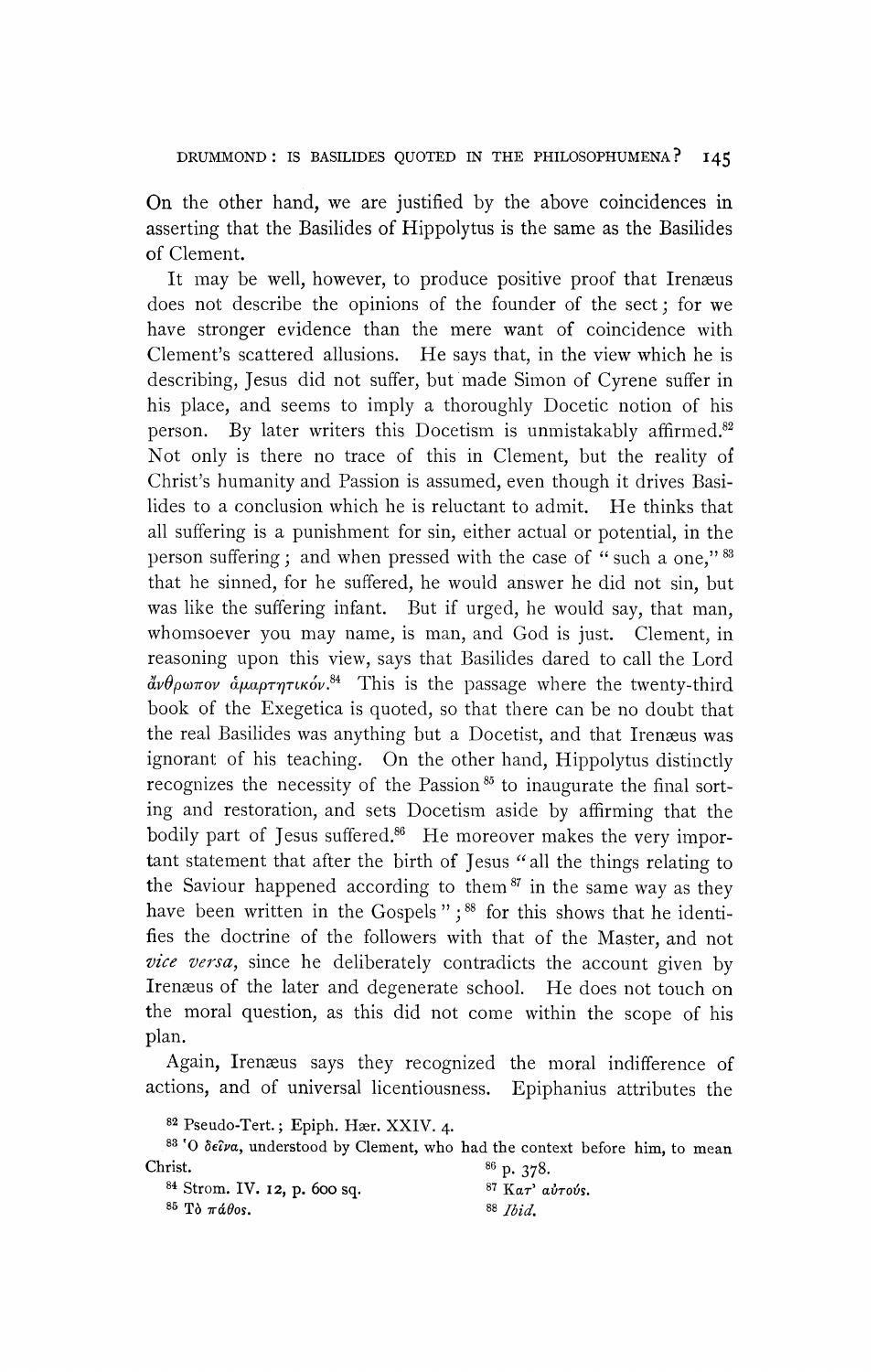**most immoral teaching to Basilides himself.89 Clement tells us that Basilideans, who were evidently (from the context) living in his own time, were more intemperate than those who were most intemperate among the Gentiles, and they defended their evil lives by an abuse of the real principles of Basilides, for they pleaded that they had authority even to sin on account of their perfection, or that they would certainly be saved even if they sinned now, on account of the inborn election. But he is so far from ascribing immoral teaching to Basilides himself that he warns these unworthy followers that the forefathers of their dogmas did not allow them to do these things; and he quotes a passage from the Ethics of Isidorus in order to confute them.90 This is a point on which Hippolytus does not touch, and there is nothing in his account to suggest that Basilides was anything but a high-minded man.** 

**I think, then, we may say that it is demonstrated that Irenaeus does not represent the opinions of the heresiarch.** 

**We do not appreciate the full meaning of Hippolytus' departure from Irenaeus till we observe that he not only was acquainted with the work of the latter against heresies, and made use of it in his treatise, but that in immediate connection with Basilides he transcribed a whole section, without acknowledgment, from the older**  writer. Irenæus classes together Saturninus or Satornilus and Basi**lides, and treats first of the former. Hippolytus also places the two in juxtaposition, but reverses the order. The article on the Syrian heretic he simply copies from his predecessor. But of Basilides he gives a far fuller and entirely different account. What could induce him to do so except the discovery that Irenseus was ill-informed, and the acquisition of what he believed to be the authentic source of the heresy? He may have made it his business to procure a copy of the Exegetica, or induced some friend in Alexandria (possibly Origen?) to send him the necessary extracts. At all events he rejects the follies current in the West, and brings before us the same strong and serious thinker that we meet in Clement.** 

**One other consideration remains. Clement, as has been said, gives us a quotation of some length from Basilides; does it admit of any fruitful comparison with Hippolytus ? I think it does, though the subject treated does not fall within the range of the cosmical theory. It is a favorite notion in Hippolytus that the third sonship was left**  behind in the *πανσπερμία*, εύεργετείν και εύεργετείσθαι.<sup>91</sup> It is therefore

**<sup>89</sup> Haer. XXIV. 3. 90 Strom. III. I, pp. 509, 510. <sup>91</sup>p. 364, 1. 2, 3; 368, 1. 71; 374, 1. 64, 65; 378, 1. 3, 39.**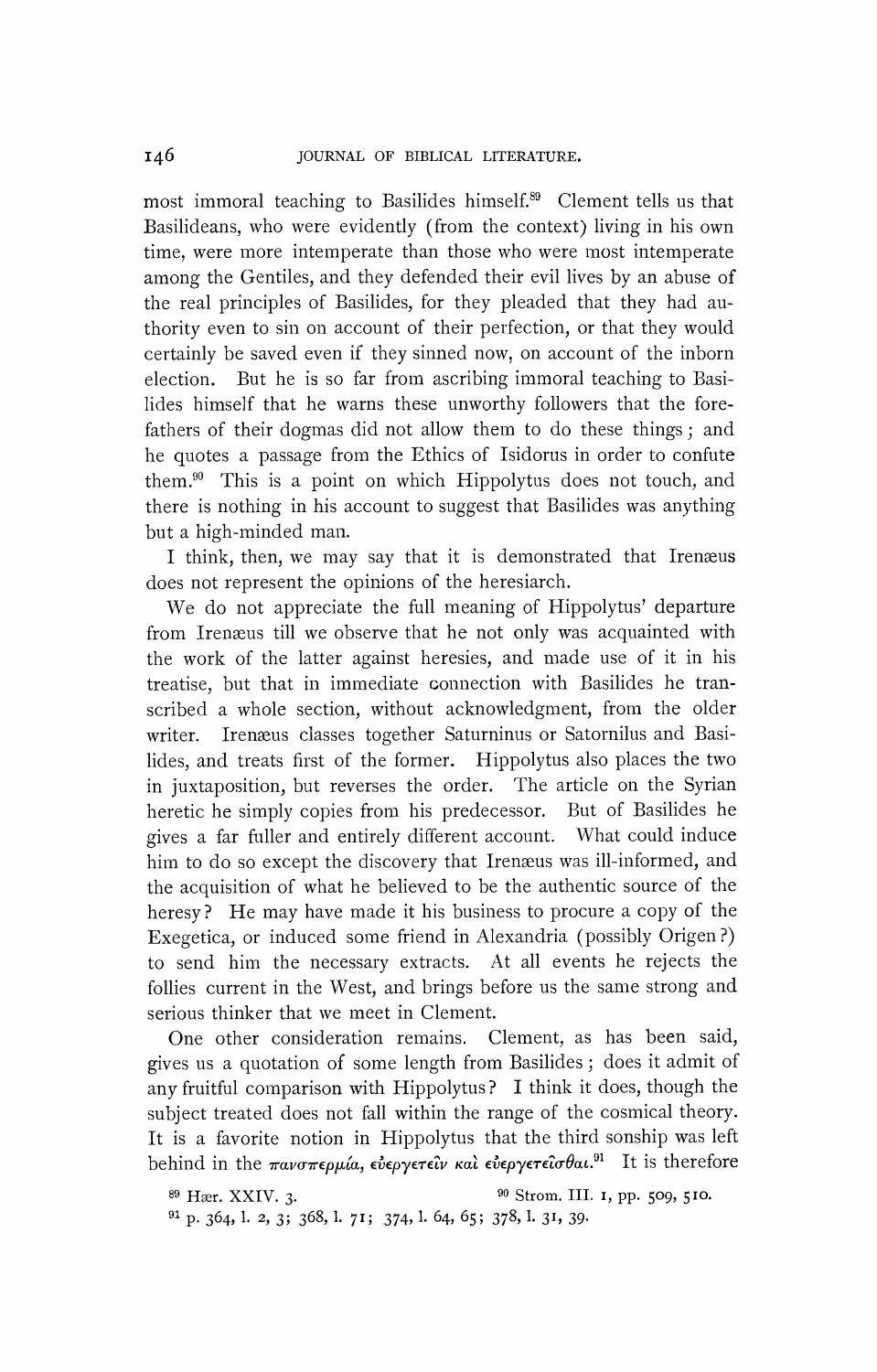## DRUMMOND: IS BASILIDES OUOTED IN THE PHILOSOPHUMENA? 147

**noticeable that, in Clement's extract, the infant who suffers without**  having previously sinned (at least in the present world)  $\epsilon \nu \epsilon \rho \gamma \epsilon \tau \epsilon \tau a t$ . **Another resemblance is found in the frequency with which the first person singular is used, φημί, λέγω, ἶδω, ἐρῶ (five times).** $We have$ **seen that the first person is similarly used in the quotations of Hippolytus, and I venture to suggest that this feature is more suited to the master defending his own thesis than to some obscure disciple arguing on behalf of another. These are certainly minor points, but they are not without their interest and value in connection with the more substantial argument which has preceded.** 

**It may be worth while noticing in this connection that in another passage where Clement cites the opinion of Basilides, though he does**  not quote him *verbatim*,<sup>92</sup> we meet the words  $\omega \sigma \omega$ ,  $\phi \omega$  is,  $\omega \tau \omega \sigma$  is, **o-vyKaTraOecrt, KTIct'c, showing so far as they go, the Greek character of**  the system. Of these words we meet in Hippolytus with  $\phi v \sigma s$ ,<sup>93</sup>  $o\nu\sigma\omega,^{94}$  and  $\kappa\tau\omega\omega$ .<sup>95</sup> The two former words are far too common in **philosophical discussion for any stress to be laid on them; but the doctrine that a man knows God by nature falls in with the picture of the regulative power of nature presented by Hippolytus.** 

**To complete our investigation we must consider the evidence which is advanced to prove that the system described by Hippolytus is of**  later date than that which we find in Irenæus. The question has **been re-examined by Hans Stahelin in Gebhart and Harnack, Texte**  und Untersuchungen, VI. Band, Heft 3, in an essay on Die gnostischen Quellen Hippolyts, u. s.w., 1890. The author starts with a reference **to an article by Dr. Salmon, on "The cross-references in the 'Philosophumena,'" which appeared in Hermathena in I885.96 Dr. Salmon pointed out that there were several suspicious agreements between the alleged writings of different sects quoted by Hippolytus; and among other hypotheses by which these might be explained, he suggested that possibly some forger had passed them off upon a writer who was known to be a collector of such goods. The main purpose of Stahelin is to examine thoroughly the question which was thus raised; but he does not confine himself to this line of argument. The more obscure heresies do not at present concern us, and we must restrict our inquiry to the case of Basilides.** 

**95 p. 360, 1. 20; p. 366, 1. 37; P. 372, 1. 31; p. 376,1. 92, as well as in a passage: quoted from St. Paul, p. 368, 1. 75; p. 370, 1. 96. <sup>96</sup>p. 389-402.** 

**<sup>92</sup> Strom. V. I, p. 645.** 

**<sup>93</sup>p. 362, 1. 78-80; p. 368, 1. 64; p. 374, 1. 76; p. 376, 1. 78, 86, 93, 94, 4.** 

**<sup>94</sup> p. 358, 1. 89; p. 360, 1. 23, 27.**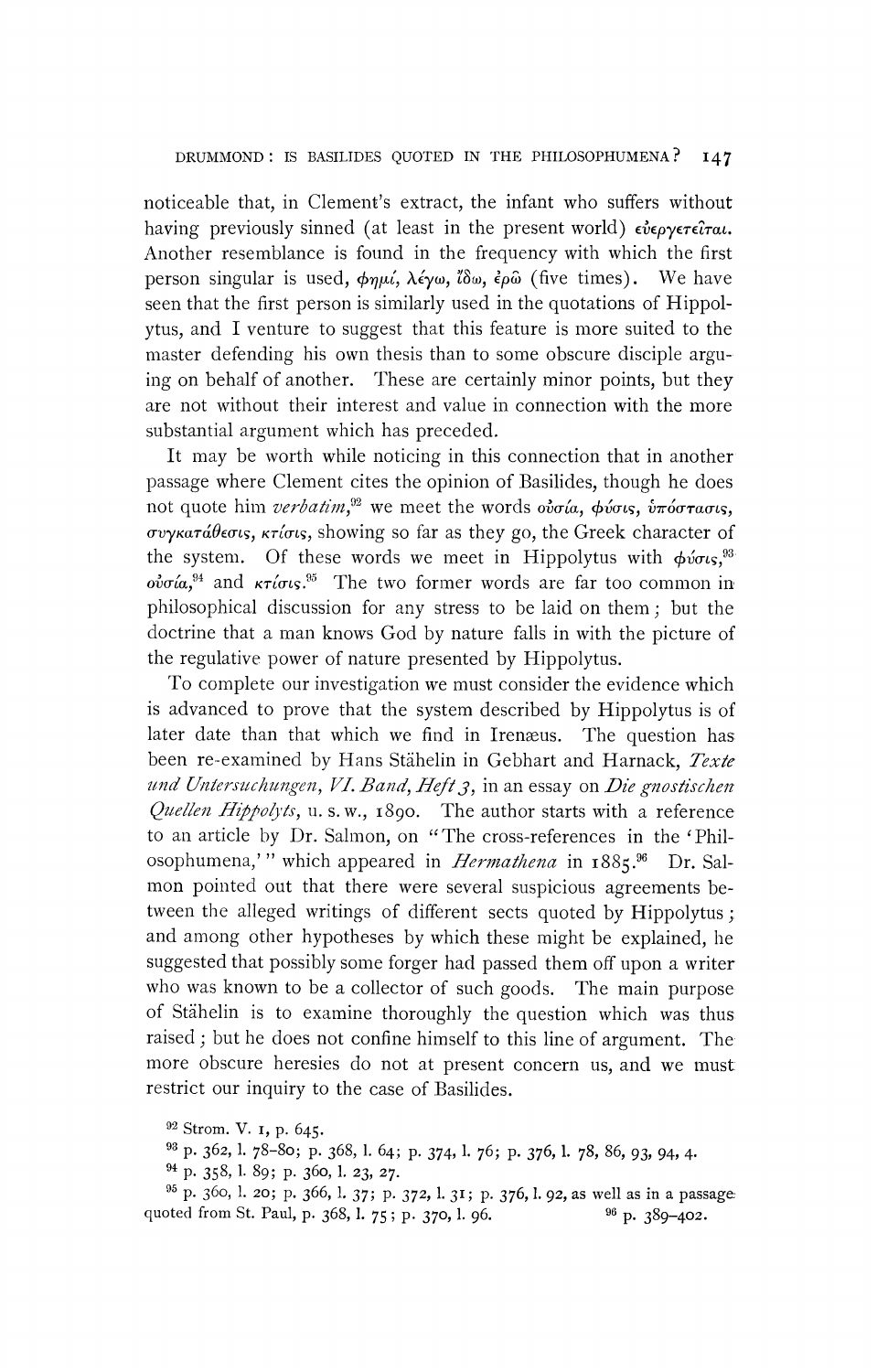**The hypothesis of forgery would seem to me extremely precarious if there were far more resemblances of thought and language than are actually found between the Basilides of Hippolytus and his other heretics; for forms of opinion and of speech are apt to become current at any given time, and there is no improbability in the supposition that successive heretics were acquainted with the writings of their predecessors, and may even have unconsciously borrowed from them many a phrase or metaphor. However, the points of contact in the**  chapters on Basilides are very few. The one on which Stähelin<sup>97</sup> **relies most is merely an emphatic way of expressing "every possible thing." In four parallel passages there is some resemblance in the turn of expression, and in all of them some part of the very ordinary**  word  $\pi a \rho a \lambda \epsilon \acute{i} \pi \omega$  occurs; but the phrases in each case are different, **and afford no proof of direct literary connection.98** 

Another parallel with the Sethians is pointed out,<sup>99</sup> which is much ore striking at first sight than it is on closer examination. The more striking at first sight than it is on closer examination. **Sethians had two principles, light and darkness. Between them was pure spirit; and this spirit (or breath) was not like a wind or a**  breeze, but like "an odor of an unguent or of incense."<sup>100</sup> Under **Basilides we are told that the Holy Spirit retained an odor of the sonship which had left it, as a vessel, though empty, retains " an odor of an unguent "101 which was once within it.102 Here the notion of a sweet-smelling unguent is connected with the Spirit; but it is employed in one case to distinguish the Spirit from anything so rough**  and strong as wind, whereas with Basilides the Spirit is the  $\sigma\tau\epsilon\rho\epsilon\omega\mu a$ , **and the figure of the unguent is totally different. The latter has a far**  closer parallel in Horace, - " Quo semel est imbuta recens servabit **odorem Testa diu." 103 The two figures borrowed from a perfume are each so apt for the purpose of the writer that they may easily be independent of one another; and the common notion of a dividing Spirit has its source evidently in Genesis i.** 

**Another parallel to the Sethians is found in the fact that, according to them, the object of Christ's coming was "to disunite and separate the things that have been mingled." 104 This is proved by the saying, "I came not to bring peace on the earth, but a sword." So Basilides** 

| $97$ p. 52 sq.                                                                                  |                          |
|-------------------------------------------------------------------------------------------------|--------------------------|
| <sup>98</sup> The passages are p. 200, l. 60 sq.; p. 238, l. 90 sq.; p. 358, l. 16 sq.; p. 426, |                          |
| l. 19 sq.                                                                                       | $99$ p. 27.              |
| $100 \mu\psi$ ρου τις όσμη η θυμιάματος, V. 19, p. 200, l. 71.                                  | $101$ μύρου όσμή.        |
| $102$ VII. 22, p. 364, l. 87 sq.                                                                | $108$ Ep. I. ii. 69, 70. |
| <sup>104</sup> V. 21, p. 212, l. 61, διχάσαι και χωρίσαι τα συγκεκραμένα. Stähelin, p. 26 sq.   |                          |

**148**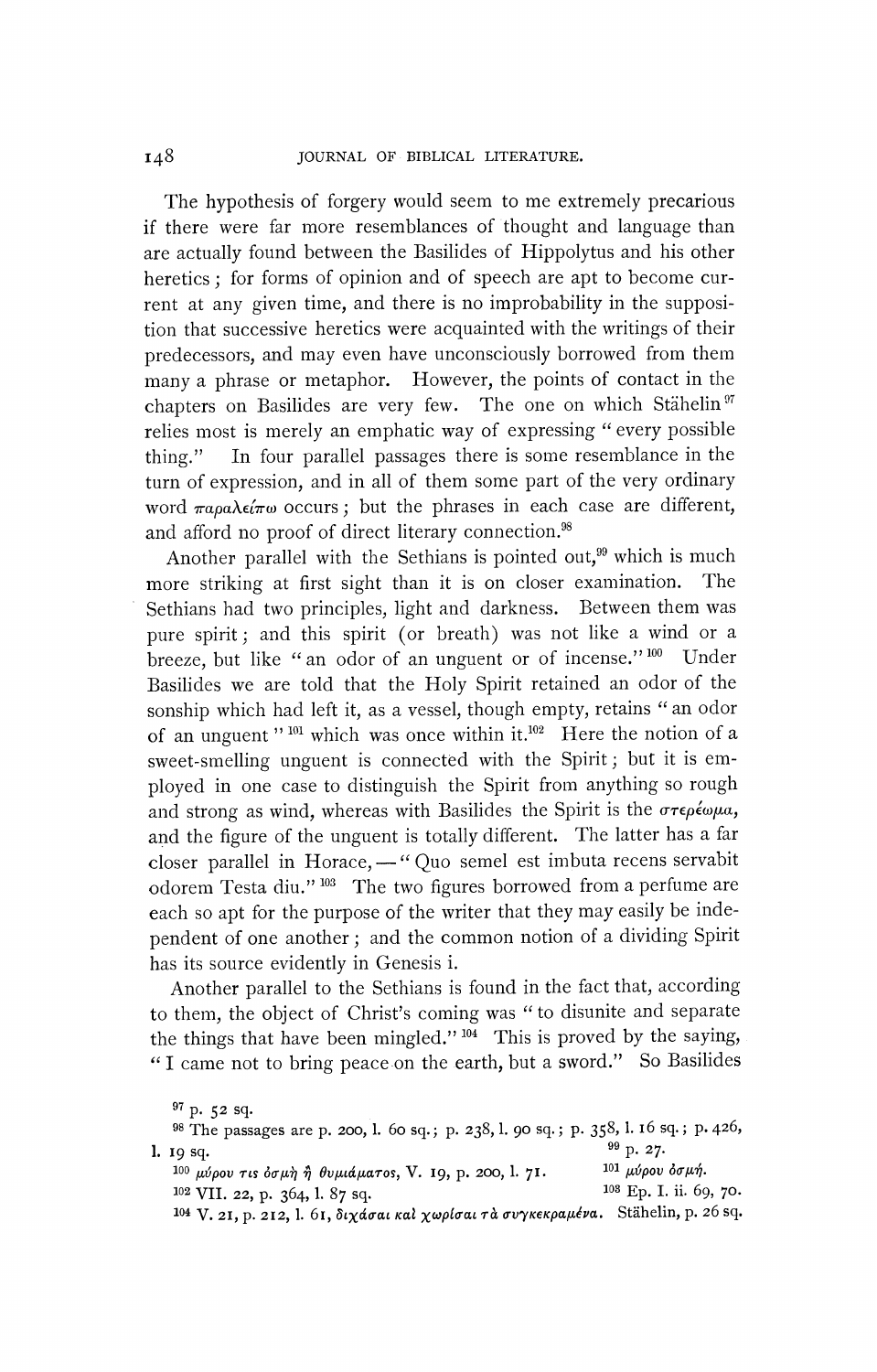**is made to say that Jesus is "the first-fruits of the sorting of the things that have been confused." 5 Here the resemblance is confined to the idea; for the words are quite different. But the ideas, when examined, are found to belong to opposite schools of thought. The Sethians were dualists, or rather believers in three principles, and maintained that the consummation of things consisted in the separation of the light and the Spirit from the darkness; Basilides was a monist, and supposed that the world-process consisted in evolving and sorting into distinct classes the implicit and mingled contents of the cosmic seed. The fact that Basilides refers to the creative Word in Genesis, and has a couple of allusions to light as representing the good influences from above, can prove nothing; for figures borrowed from light are a common property of religious thinkers. The two systems are utterly different, and unlike in everything except the very casual resemblances which have been mentioned. On the other hand, there is a connection between the Sethians and the Basilideans of**  Clement in the use of the word  $\tau \acute{\alpha} \rho \alpha \chi$ os.<sup>106</sup> It would be strange indeed **if in a mass of speculation belonging to the same period of the world's thought, and to schools more or less closely related to one another, we did not find resemblances quite as marked as those which have been produced.** 

**Dr. Salmon calls attention to the mention of naphtha in illustration**  of the thought; but in the case of the Peratae<sup>107</sup> the point of the **comparison is that naphtha draws fire to itself, but nothing else, whereas with Basilides 108 it is that it acts on fire even at a very great distance. Stahelin admits that the figure was too common to serve**  the purpose of the argument.<sup>109</sup>

**That there should be some similarities between Basilides and Valentinus, who were contemporary teachers, and both trained in Alexan**drian learning, is not surprising. Stähelin<sup>110</sup> points out a connection **between the great Archon of the one and the Demiurge of the other; each supposed that he was the supreme God. But there the resemblance ends.** The Demiurge of Valentinus is  $\mu \omega \rho \delta s$   $\kappa a \delta \phi \delta v s$ , and **does not know that he is the unwitting instrument of wisdom in the creation of the world."' What a contrast this presents to the description of the great Archon already given, δ μέγας σοφός, who made things with the recognized help of his wiser Son."' Again, Valentinus** 

|  |                          |  |                         | $105$ p. 378, l. 16, 17, άπαρχή της φυλοκρινήσεως των συγκεχυμένων. |
|--|--------------------------|--|-------------------------|---------------------------------------------------------------------|
|  | $106$ p. 204, l. 50.     |  | $109$ p. 54.            | $110$ p. 28 sqq.                                                    |
|  | $107$ p. 198, l. 33, 34. |  |                         | <sup>111</sup> VI. 33, 34, p. 282, l. 22, 23; p. 284, l. 72-75.     |
|  | $108$ p. 370, l. 3, 4.   |  | $112$ p. 366, l. 38–40. |                                                                     |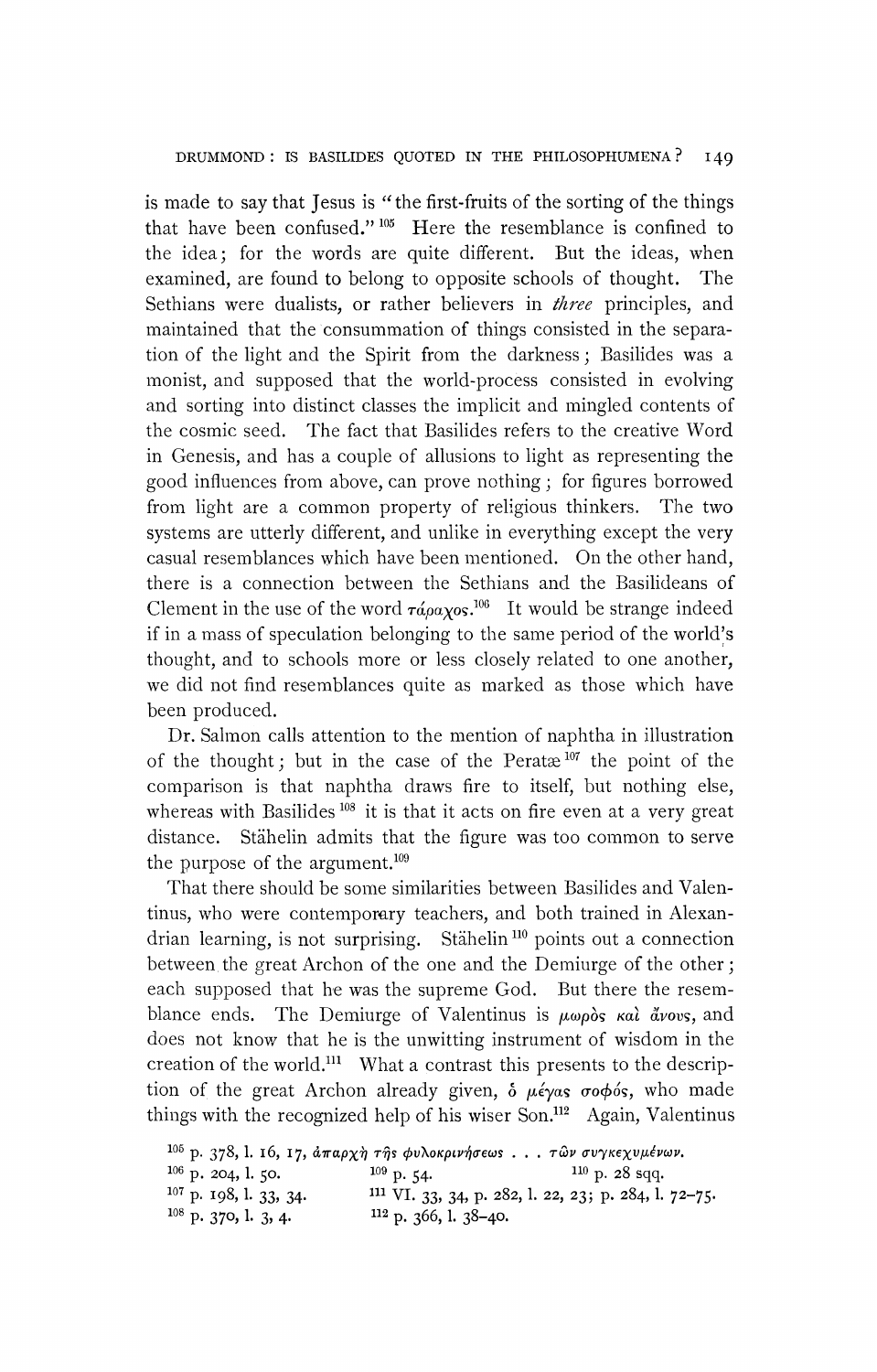**applies the verse in Proverbs, " The fear of the Lord is the beginning of wisdom," to the Demiurge,113 as Basilides does to the great Archon. He does so, however, in a totally different connection. We have seen that Clement supports Hippolytus in saying that the Basilideans applied this verse to the astonishment of the Archon; and in the same place Clement expresses the opinion that Valentinus had similar thoughts in his mind in a passage quoted from an epistle of his. This may show that Clement did not remember any more direct application of the text by Valentinus, and is, so far, unfavorable to the article on that heretic; but it only confirms the account of Basilides. That both make a similar use of " the revelation of the sons of God," and of the saying "I am the God of Abraham," etc.; that both distinguish the God of the Old Testament from the Supreme Being; and that both adopt the term " Hebdomad," is no more than might be reasonably expected, for we are not comparing two systems which originated in China and Peru, but two which sprang out of the same contemporaneous culture and the same tendencies of thought, and between which there might be a direct literary connection.** 

**Dr. Salmon, who suspects this Basilides to be a Valentinian in dis**guise, calls attention to the Valentinian technical words,  $\delta$ *nuovovos*.  $\epsilon$ <sub>Kτρωμα</sub>, *τόπος.* Δημιουργός, however, is a very common word for **creator, and it is not used in any technical sense by Basilides. He uses**   $\delta$ *ημιουργήσαντος* of the Supreme Not-being God.<sup>114</sup> The term δημιουρ**yos is applied to both Archons.l15 Moreover, this sort of language is not confined to the account in Hippolytus. In the short article of Theodoret** <sup>116</sup> we find  $\delta \eta \mu \omega \nu \rho \gamma \hat{\mu}$  and  $\delta \eta \mu \omega \nu \rho \gamma \hat{\eta} \sigma \alpha \lambda$ . "E<sub>KT</sub>  $\omega \mu \alpha$  is used **once, of the sonship left behind in the formlessness; but it is obvious**  from the context that the expression is borrowed from St. Paul,<sup>117</sup> **and not from Valentinus, the whole conception being supported by quotations from the Epistles, and an application of the Apostle's**  experience to the destinies of this third sonship. The word  $\tau$ *o* $\tau$ *os* is **found twice: "This place is called Hebdomad," 118 and, the first son**ship left the Holy Spirit "in an appropriate place."<sup>119</sup> "Place" is not a very distinctive word, and as a variation from  $\tau$ *o* $\tau$ *os* we meet with  $\chi \omega \rho \omega'$ <sup>120</sup> and  $\chi \omega \rho a$ <sup>121</sup> Epiphanius too employs the word  $\tau \omega$ -

**<sup>113</sup>p. 280, 1. 96-98. 114 p. 362, 1. 77. 115 To the great one, p. 366,1. 38, 40; to the second, p. 368, L. 60; p. 378, 1. 20. Once the reference is not quite clear, p. 374, 1. 62.** 

| <sup>116</sup> Hæret. fab. compend. I. iv. | $119$ p. 376, l. 5.                     |
|--------------------------------------------|-----------------------------------------|
| $117$ I Cor. xv. 8.                        | $120$ p. 362, l. 82; p. 364, l. 84, 85. |
| $118$ p. 368, l. 59.                       | $121$ p. 376, l. 85.                    |

**I5O**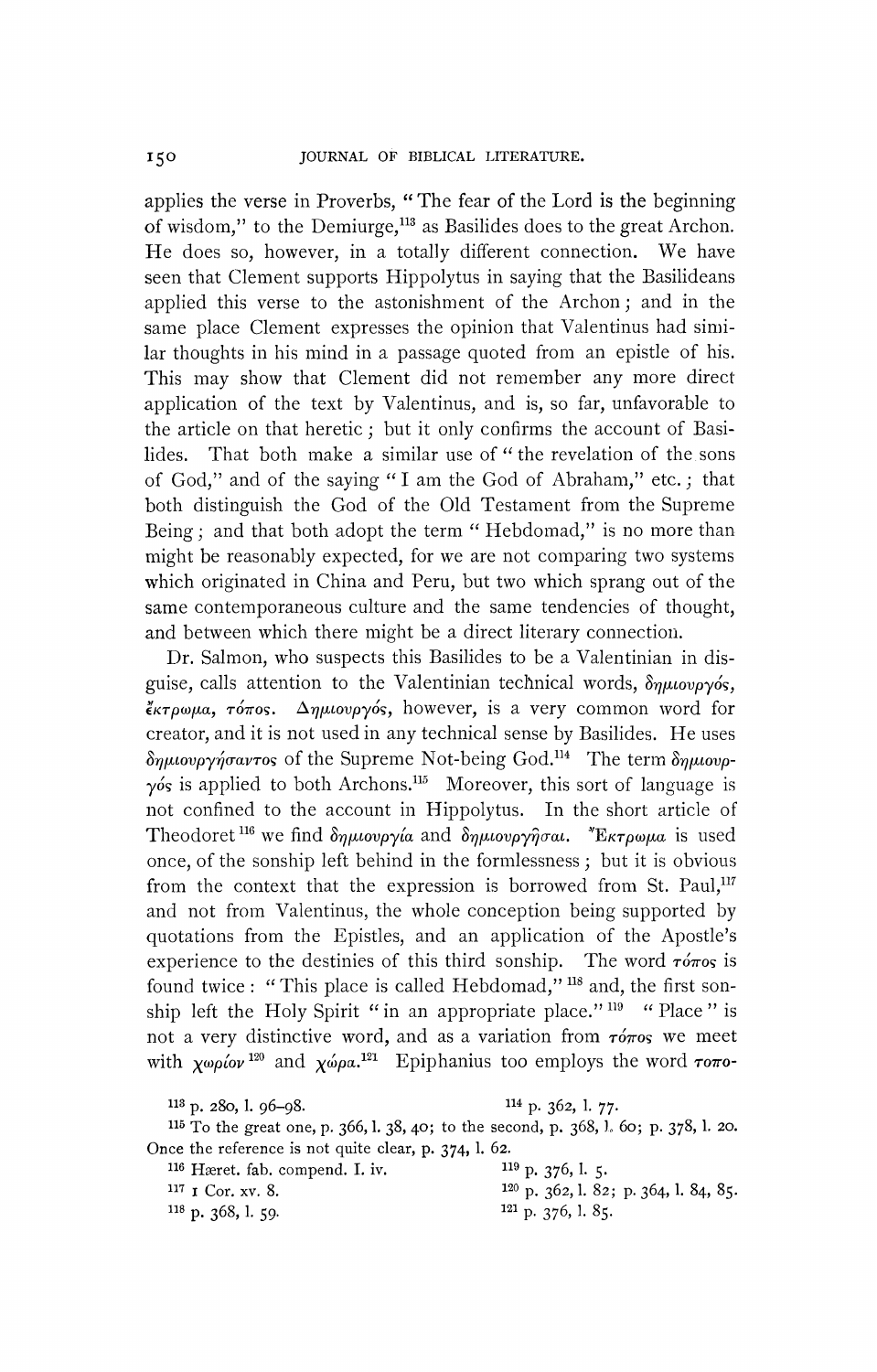$\theta \infty$  in describing the system of Basilides,<sup>122</sup> and Irenæus mentions **the locales positiones of the heavens. Clement, too, in arguing against**  Basilides refers to cosmic things as  $\tau \delta v \tau \delta \tau \delta v$ .<sup>123</sup> Some such terms are required by the theory; but  $\delta u \dot{\alpha} \dot{\sigma} \eta \mu \dot{\alpha}$  is the technical word. We may concede that the " $\mu \in \theta$  *b* $\mu$ *v* $\infty$  *n* $\nu \in \theta$  *pa of this Basilides*" is " *closely* related to the Valentinian  $\delta\rho$ os." But the ideas which are represented **by such phrases may be common to two systems which are fundamentally distinct. We have a more striking example of the use of the same technical term in Epiphanius' express ascription to the Basi**lideans of the word  $\hat{v} \sigma \tau \epsilon \rho \eta \mu a$ ,<sup>124</sup> which we associate with the doctrine **of Valentinus. It is also to be observed that Clement more than once couples Basilides or his followers with Valentinus. He does so in the passage already referred to about "the fear of the Lord." He does so again in connection with the Basilidean doctrine that the pas**sions were appendages<sup>125</sup> to the soul,<sup>126</sup> and once more in reference to **the natural eternity of genus.17 I am therefore unable to see that the common terms and ideas which faintly tinge these two systems have any tendency to prove that the account in Hippolytus is a Valentinian forgery.l28** 

**Stahelin seems to feel how very precarious this line of reasoning is, and relies more upon the internal inconsistencies and follies of the system described by Hippolytus, and its deviations from older and more authentic accounts. One or two slight inconsistencies of expression, such as the ascription of beauty to the " Not-being God," who was above all predicates, are no proof of want of originality. These are only the inevitable failure of even strong thinkers to maintain themselves throughout at the same high level of abstract thought. There is, however, one inconsistency which may be considered too serious to be reconciled with unity of authorship. In speaking of the three hundred and sixty-five heavens the writer appears to commit himself to a system of emanation instead of his usual evolution.29 The passage does not expressly describe a system of emanation; but I fully admit that it does not seem of a piece with the rest of the account. But then, unfortunately for the argument, it is a parenthesis which fits rather uneasily into its place, and is not in the least required; and, as we have seen, it is ascribed, not to Basilides, but to the Basilideans. I am inclined to think that Hippolytus has here** 

**122** Hær. XXIV. 7. **126** Strom. II. 20, p. 488.<br> **123** Strom. IV. 26, p. 639. **127**  $\Gamma \neq \text{pos.}$  Strom. IV. I <sup>125</sup> Προσαρτήματα.

<sup>123</sup> Strom. IV. 26, p. 639. <sup>127</sup>  $\Gamma \epsilon$ *pos.* Strom. IV. 13, p. 603. <sup>124</sup> 1.c. 8. <sup>128</sup> See p. 402 of Dr. Salmon's arti 128 See p. 402 of Dr. Salmon's article.<br><sup>129</sup> Stähelin, p. 81.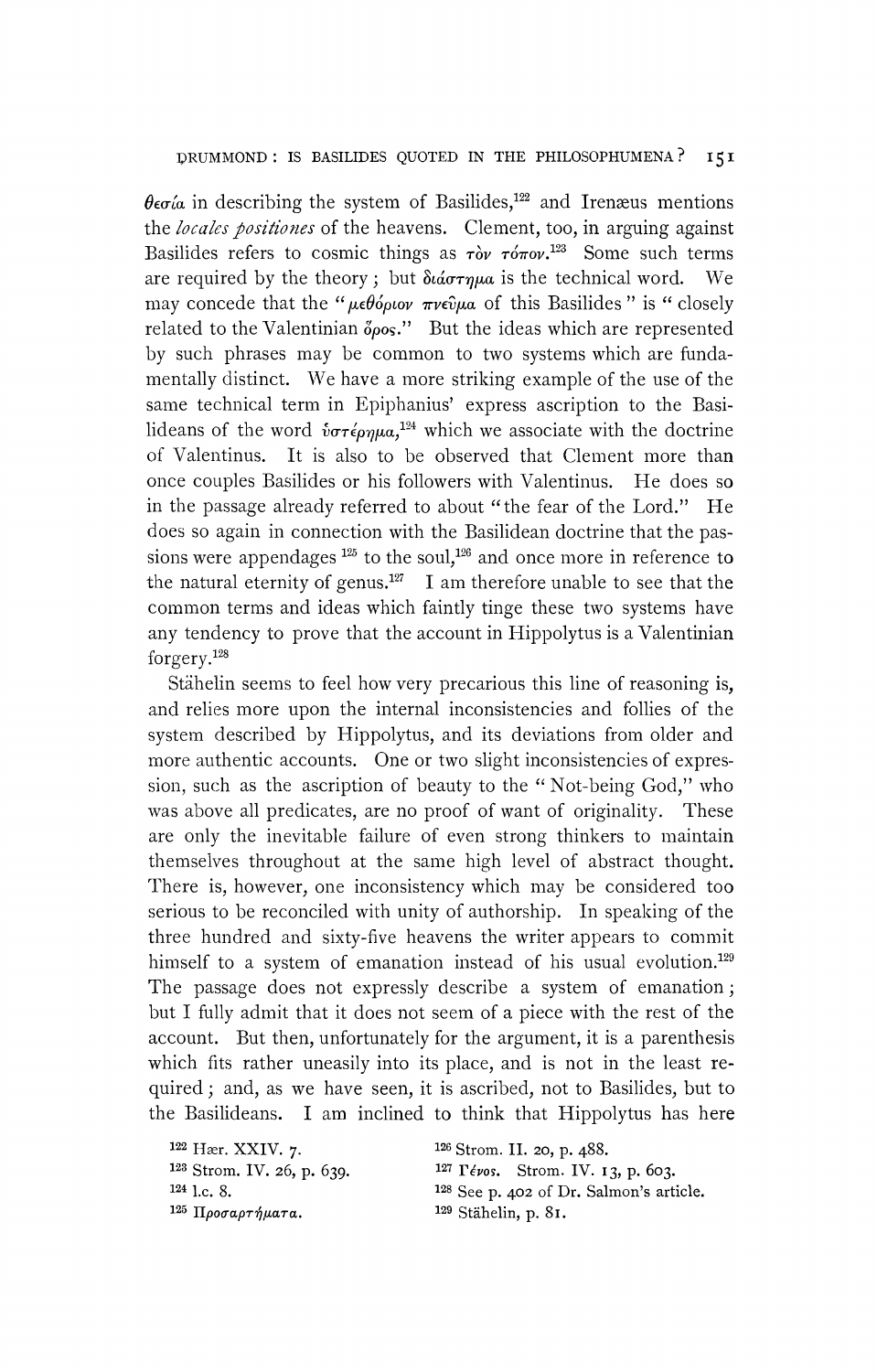**inserted an incongruous feature derived from his knowledge of the later and degenerate school.** 

In comparing Hippolytus with other writers Stähelin<sup>130</sup> quietly **classes Irenseus and Clement together, and finds that the deviations come under two heads: first, Hippolytus teaches a system of evolution, and the others one of emanation; secondly, the former presents a monistic, the latter a dualistic scheme. This classification of authorities cannot be admitted. We have seen that Hippolytus and**  Clement stand together against Irenæus, and that the latter cannot **be regarded as an authority for the teaching of the founder of the school. Stahelin makes no attempt to meet the arguments by which this is established, and does not seem aware of their existence. In estimating the alleged deviations, therefore, we may confine our attention to Clement and Hippolytus.** 

**It is perfectly true that Hippolytus not only describes a monistic system, but asserts in the strongest way that Basilides was a monist, and specially avoided emanation; for what sort of emanation, he makes him ask, or what sort of matter, could God require to work up a cosmos, like a spider spinning its threads, or a man working up bronze or wood? 131 This statement is the more noticeable because it is such an express contradiction to the known view of Irenaeus, and Hippolytus must have been convinced that he had the authority of Basilides himself for making it. But what does Clement say? Unfortunately he is absolutely silent on this point. Stahelin cites only**  two neutral statements as evidence that Clement agrees with Irenæus **on this subject. One is that justice and peace are included in the ogdoad.132 As Irenaeus does not mention justice, peace, or an ogdoad, this reference does not go far in proving the agreement of the two writers; and the only way in which a doctrine of emanation can be**  extracted from it is by piecing it on to Irenæus' account of the derivation of Nûs, Logos, etc., - a proceeding which is quite unwarrant**able. By way of a second statement it is alleged that Clement makes**  the Nûs or διάκονος of the highest God come down, and unite himself with the man Jesus from the baptism to the Passion.<sup>133</sup> If this were **correct, it would not establish a doctrine of emanation; but it is not correct, for Clement only says that the Basilideans affirmed that the** 

**I52** 

**<sup>130</sup> See p. 88 sqq.** 

<sup>&</sup>lt;sup>181</sup> c. 22, p. 360, l. 25 sqq. The word for emanation is  $\pi \rho \rho \beta o \lambda \dot{\eta}$ . Epiphanius says the vous, etc.,  $\pi \rho \circ \beta \notin \beta \lambda \eta \tau a \iota$  (l.c. I), for which Irenaeus has *natum*. Pseudo-Tert. has *probolas*; Theodoret, προβληθήναι.<br><sup>132</sup> Strom. IV. 25, p. 637.

**<sup>132</sup>Strom. IV. 25, p. 637. 133 Excerpt. ex Theod. XVI. p. 962.**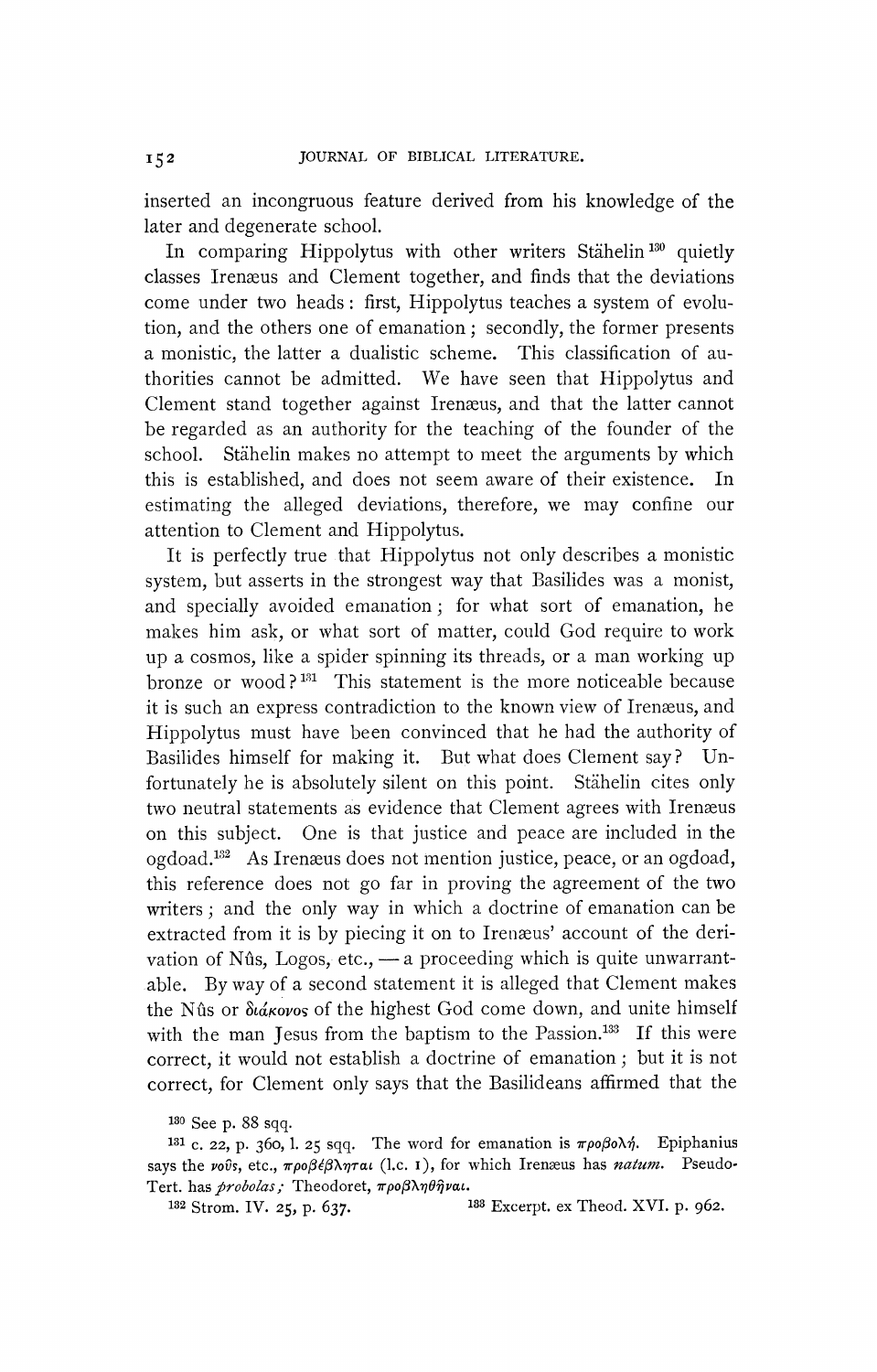dove was the  $\delta$ *idkovos*. The rest of the statement is made up out of **Irenaeus, -a most misleading way of presenting evidence, for there**  is nothing elsewhere in Clement to justify it.<sup>134</sup> Stähelin thinks that **the authority which Hippolytus follows retained, inconsistently, some traces of the original doctrine of emanation. We have already discussed the reference to the three hundred and sixty-five heavens;**  and we need only add now that they are called  $\kappa \tau$ *ious*, and not ema**nations. In what way the ascription of beauty to the Supreme points to emanation I confess I am unable to comprehend, and therefore cannot estimate the force of the mysterious argument which I suppose it must contain.** 

**In coming to the alleged dualism Stahelin has to admit that there**  is nothing about it in Irenæus;<sup>135</sup> but he roundly asserts that according to Clement the system was dualistic.<sup>136</sup> If this were true, our **whole argument would have to be abandoned, for the coincidences which have been pointed out could not be weighed against a difference so fundamental. But the evidence in support of this confident statement is of the most shadowy description. Clement charges Basilides with making the devil divine, because he regarded the sufferings of martyrdom as a punishment (though an honorable one) for sin committed in a previous life; and he farther promises to discuss the doc**trines of metempsychosis and of the devil on a proper occasion.<sup>137</sup> **Therefore, says Hilgenfeld,"38 Basilides' doctrine of the devil must have been as peculiar as his doctrine of metempsychosis; and wherein can its peculiarity have consisted except in its dualism? We might readily answer, in anything rather than dualism; for the ordinary doctrine of the devil touches dualism so closely that it is in some danger of being confounded with it. And certainly the expression " making the devil divine "139 points rather to the rigid monism of a pantheistic hypothesis. This interpretation exactly suits the argument, so far as it is unfolded. Clement thought that martyrdoms were due to a power hostile to God, and that in enduring them Christians were fighting on the side of God against the devil. Basilides could not admit the existence of a power hostile to God, and, as he believed that God would not inflict suffering except as a punishment for sin, he was obliged to suppose that martyrdoms were punish-**

<sup>&</sup>lt;sup>184</sup> The  $\delta$ *idkovos* is alluded to in connection with the Baptism in Strom. II. 8, **p. 449, but without any explanation of its meaning.** 

**<sup>137</sup>** Strom. **IV. 12, p. 601. <sup>138</sup>Ketzergeschichte, p. 221, quoted by Stahelin, p. go.** 

<sup>&</sup>lt;sup>189</sup> θειάζων τον διάβολον.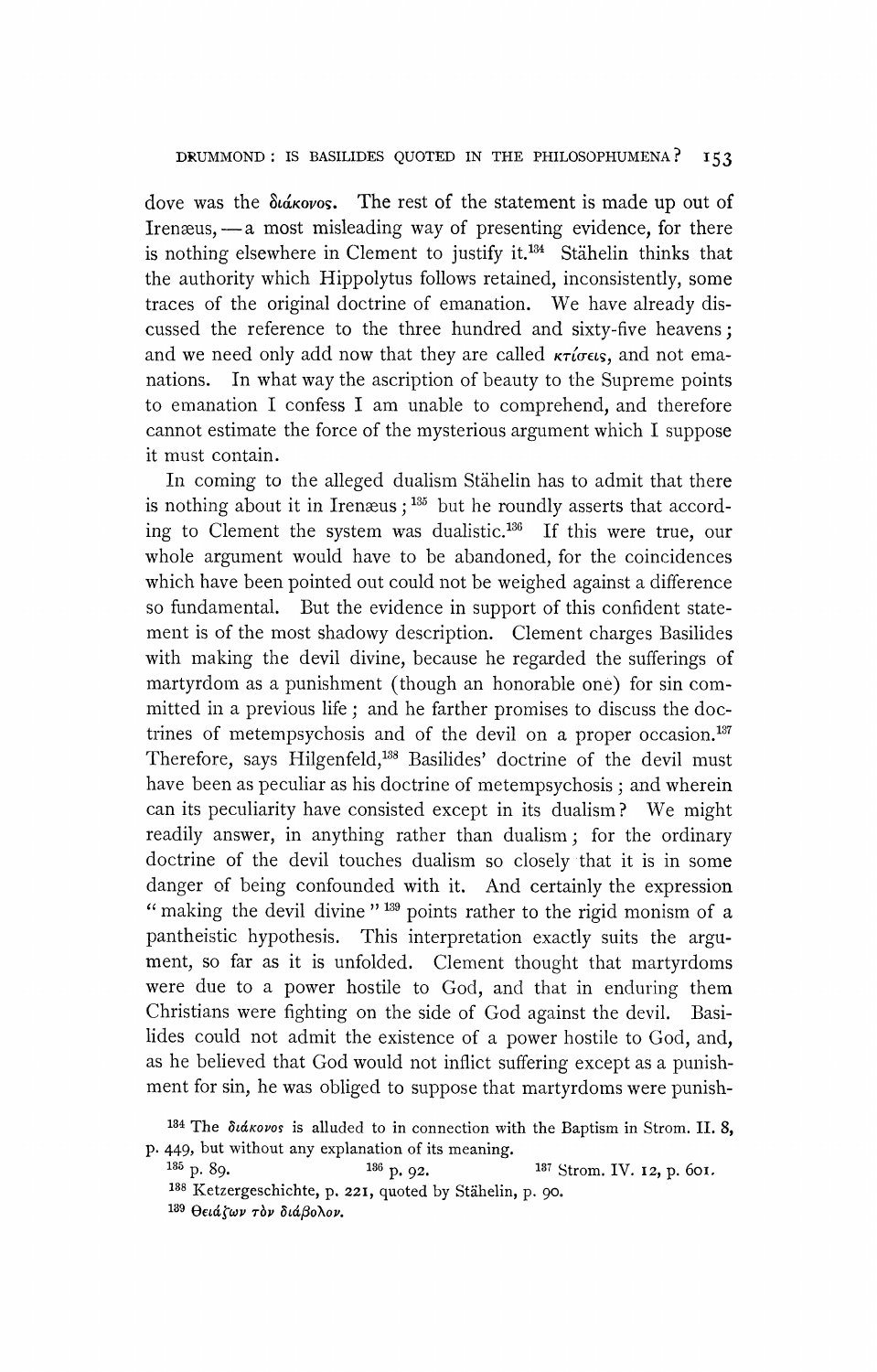**ments. The peculiarity, therefore, of his doctrine of the devil must have been that he regarded the devil as the instrument of God, who helped to put his penal providence into execution. This divine devil, accordingly, seems to prove that the Basilides of Clement was a monist, and not a dualist, and must have been sufficiently peculiar to deserve notice on a proper occasion.140** 

**The only other argument is too frail to grasp. There might be a primitive confusion, and passions might be regarded as appendages, under either form of doctrine; for every system must admit the reality of differentiation, the existence of multiplicity and incongruity being the given fact which has to be explained. Which form of explanation Basilides adopted, Clement does not inform us; and I cannot concede that in retaining the words, confusion, sorting, restoration, Hippolytus is allowing the original dualism to peep through; for no one who was not engaged upon an inquisition would feel the im**propriety of the language. As to the  $\pi \rho \sigma \alpha \rho \tau \gamma \mu \alpha \tau \alpha$ , these are not **offshoots from a positive realm of evil, but the clinging qualities of the animal, the vegetable, and the mineral in us; and virtue consists in overcoming this**  $\tau \hat{\eta}$ **s**  $\epsilon \lambda \hat{\alpha} \tau \tau \hat{\sigma}$  $\epsilon \nu \hat{\eta} \mu \hat{\mu} \nu \kappa \tau \hat{\alpha} \epsilon \omega$ **s.<sup>141</sup> Such a view is quite in harmony with a monistic system of evolution.** 

**An argument of a different kind is founded on the resemblances, already dealt with, between the Sethians and Basilides; for these resemblances, says Stahelin, show that the latter must have been origi**nally as dualistic as the former.<sup>142</sup> This argument rests on the assump**tion that a monist may not on any account use a figure or a phrase which has ever been employed by a dualist, and it is difficult to see the validity of this canon of criticism. But if the article on the Sethians be, as is alleged, a forgery, we arrive at the still stranger canon that no monist can use a figure or a phrase which it is possible for any forger of a dualistic system within a century afterwards to adopt. Such arguments only betray the weakness of the cause which they are intended to support.** 

**The one really serious argument remains. There is extant in a Latin translation "The Acts of the Disputation between Archelaus and Manes." 143 These Acts appear to be as early as the fourth cen-**

**<sup>140</sup>This explanation, which I reached quite independently, was suggested by Gieseler (Theol. Stud. u. Kritik., I830, p. 379), as I learn from Jacobi, Das urspriingliche Basilidianische System, in the Zeitschrift fur Kirchengeschichte, 1877, Vol. I. p. 528.** 

**141 Quoted from Isidore, Strom. II. 20, p. 488.** 

**<sup>142</sup>p. 27 sq., 80, 8I. <sup>143</sup>Routh, Reliquiae Sacrae, Vol. V.** 

**I54**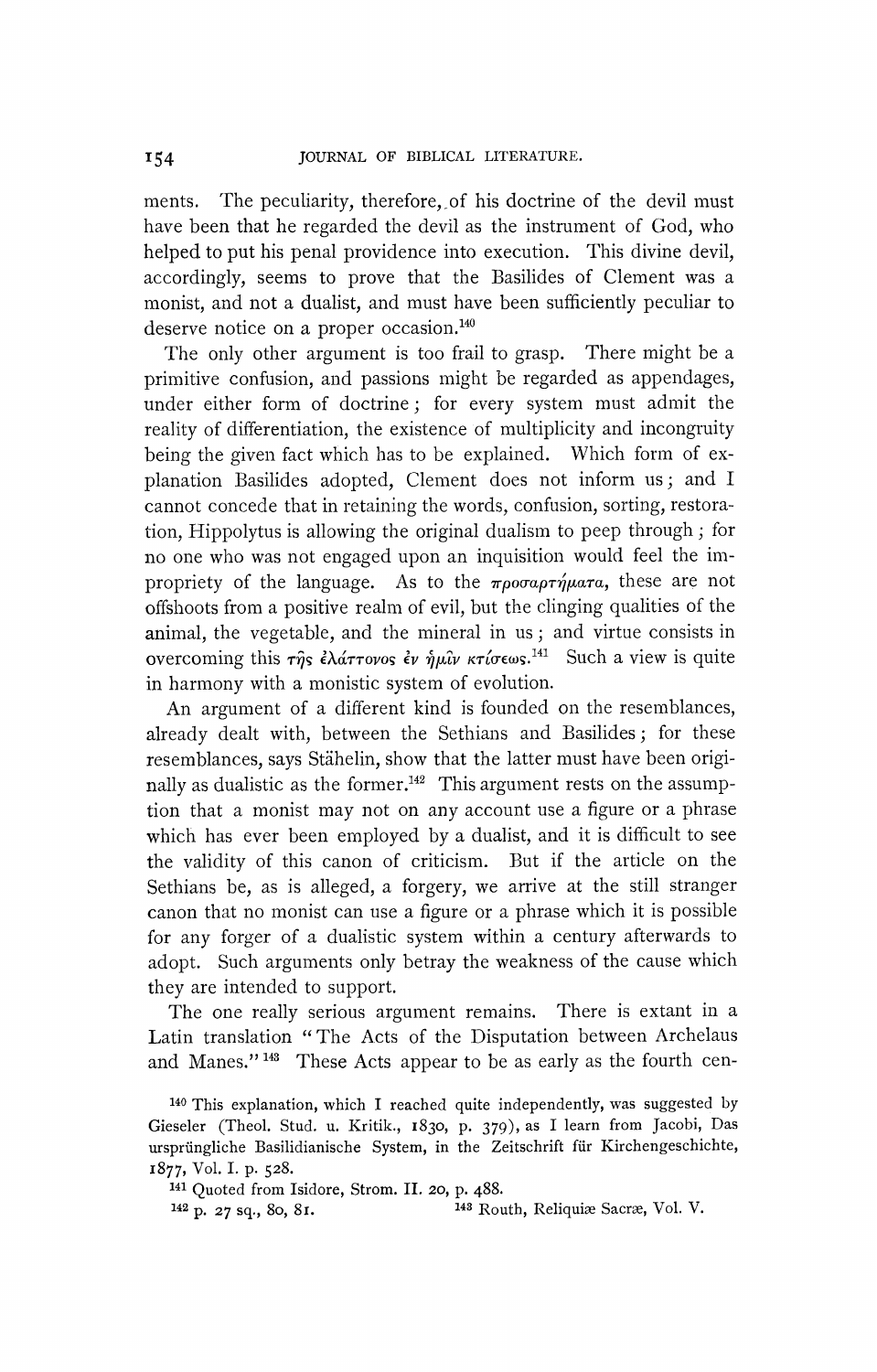tury, if not written at the end of the third; <sup>144</sup> but the author is un**known, and it is not certain whether they were originally written in Greek or Syriac.l45 We there 146 learn that " there was also a preacher among the Persians, a certain Basilides, of greater antiquity, not long after the times of our Apostles, who being himself also a crafty man, and seeing that at that time everything was already preoccupied, wished to maintain that dualism which was also in favor with Scythianus." The writer " cites the beginning of the thirteenth book of his treatises (tractatuum), in which it was said that 'the saving word' (the Gospel) by means of the parable of the rich man and the poor man pointed out the source from which nature (or a nature) without a root and without a place germinated and extended itself over things (rebus supervenientem, unde pullulaverit). He breaks off a few words later, and adds that after some five hundred lines Basilides invites his reader to abandon idle and curious elaborateness (varietate), and to investigate rather the studies and opinions of barbarians on good and evil. Certain of them, Basilides states, said that there are two beginnings of all things, light and darkness."147 The date of this Basilides, the thirteen books, and the exposition of a parable seem to point to our Alexandrian heresiarch, and this is confirmed by the reference to barbarians, for we learn from Agrippa Castor, alleged by Eusebius to be a contemporary writer, that Basilides " named as prophets to himself Barcabbas and Barcoph, appointing also some other non-existent persons, and that he assigned to them barbarous appellations to astonish those who stand in awe of such things ";148 but I confess I cannot recognize him in a "preacher among the Persians," and a man who "had nothing of his own to assert." The writer, too, has previously mentioned the heretic along**  with Marcion and Valentinus,<sup>149</sup> so that we might expect some indi**cation that the same person was referred to, even though the two passages are addressed to different people. Dr. Hort thinks "the evidence for the identity of the two writers may on the whole be** 

**147 Dr. Hort, in the Dictionary of Christian Biography, I. p. 276 b.** 

**<sup>144</sup> Jacobi gives reasons for placing them shortly before or after 325 A.D. L.c. p. 496 sq.** 

**<sup>145</sup>Jacobi tries to show that the author wrote in Greek, and probably belonged to Egypt. L.c. p. 493 sqq. Harnack thinks the original was Syriac, appealing to the authority of K. Kessler (Die Acta Archelai und das Diatessaron Tatians, 1883, in the Texte und Untersuchungen, Vol. I. p. 137 sq.).** 

**<sup>146</sup>Cap. LV.** 

**<sup>148</sup>** Euseb. H. E. IV. 7.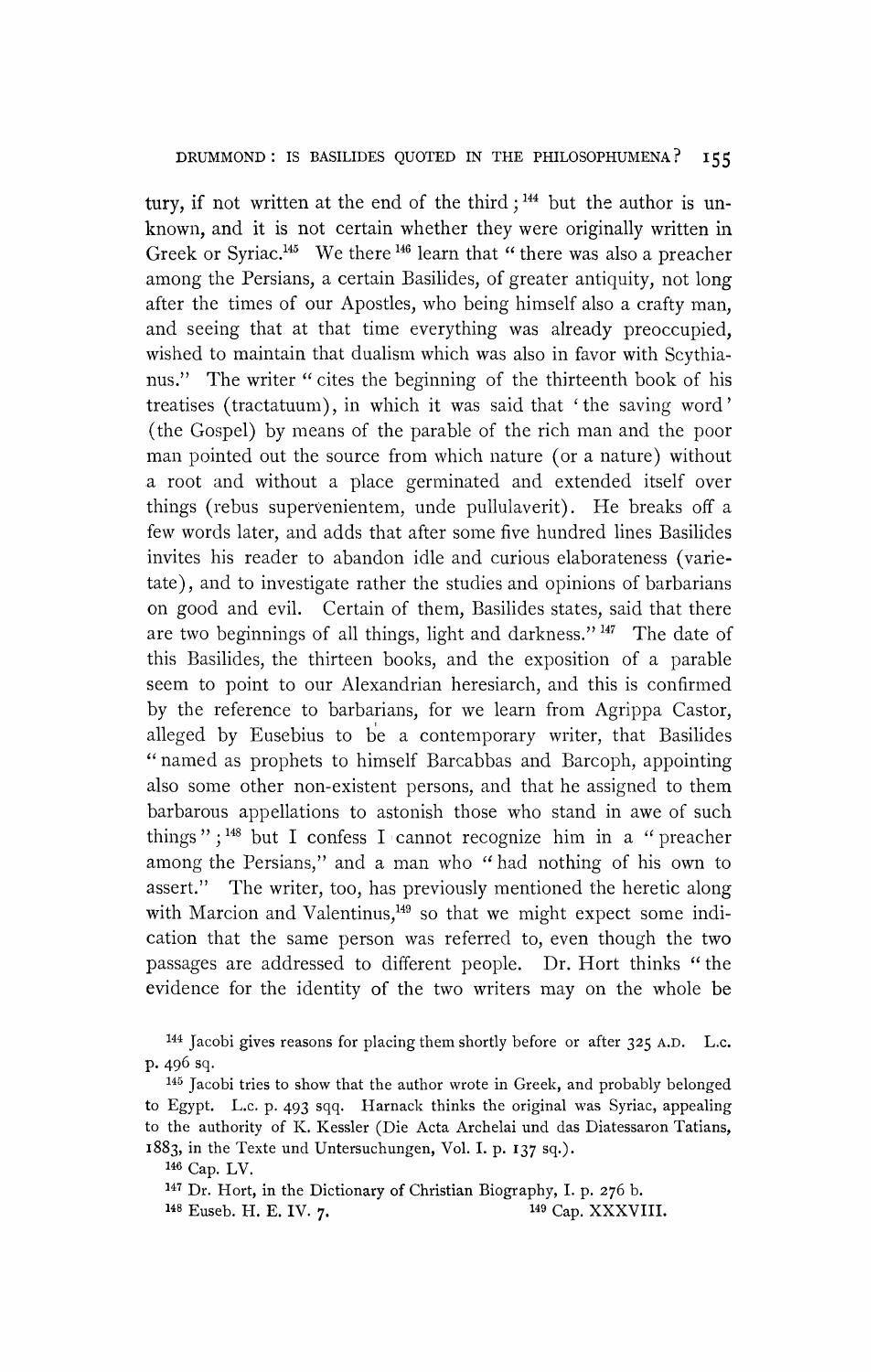**treated as preponderating "; but certainly the question is by no means free from doubt.150 If we assume the identity, we have to consider the value to be attached to the statements of the writer. We do not know who he was. He has made a strange blunder in calling Basilides a preacher among the Persians. He asserts that all Basilides' books " contain things difficult and rugged," so that he may conceivably have misunderstood what was before him. As Dr. Hort points out, "his language . . . is loose, as if he were not sure of his ground; and the quotation which he gives by no means bears him out .... It assuredly requires considerable straining to draw the brief interpretation given of the parable to a Manichean position, and there is nothing to show that the author of it himself adopted the first set of 'barbarian' opinions which he reported. Indeed, the description of evil (for evil doubtless is intended) as a supervenient nature, without root and without place, reads almost as if it were directed against Persian doctrine, and may be fairly interpreted by Basilides' comparison of pain and fear to the rust of iron as natural accidents." I think this is just criticism, and that we cannot place much confidence in the judgment of our anonymous informant. Jacobi believes that this passage was cited to illustrate the obscurity, and not the dualism, of Basilides. But, however this may be, he is in full agreement with the interpretation of the passage given by Dr. Hort, and points out that it contradicts the doctrine ascribed by implication to Basilides in**  Epiphanius' reference to a  $\hat{p}(\zeta_a \tau \hat{\omega} \kappa \kappa \hat{\omega})$ ,<sup>151</sup> and further that, in proper **dualism, the evil principle could not be described as " poor." 52 It appears, therefore, that, if this citation has preserved a genuine fragment of Basilides, it confirms, instead of contradicting, the results of our investigation. The writer introduces the second quotation only that he may confirm by "certain testimonies" his assertion that Scythianus was the real founder of the dualism preached by Manes, and that this Scythianus was a barbarian. It is quite appropriate, therefore, to quote a passage from Basilides in which he says that some of the barbarians were dualists; but as our author evidently found Basilides rather beyond his comprehension, he may have hastily**  concluded that he wished to maintain (voluit affirmare) the opinions **which he quoted. As Jacobi remarks, he would not have ascribed** 

<sup>152</sup> L.c. p. 498 sqq.

**<sup>150</sup> Jacobi, in supposing that the writer referred to the well-known Basilides, treats the statement that he was a preacher among the Persians as entirely unworthy of credit, and thinks that the author deemed an ancient heretic unworthy of exact study. L.c. pp. 493, 507.**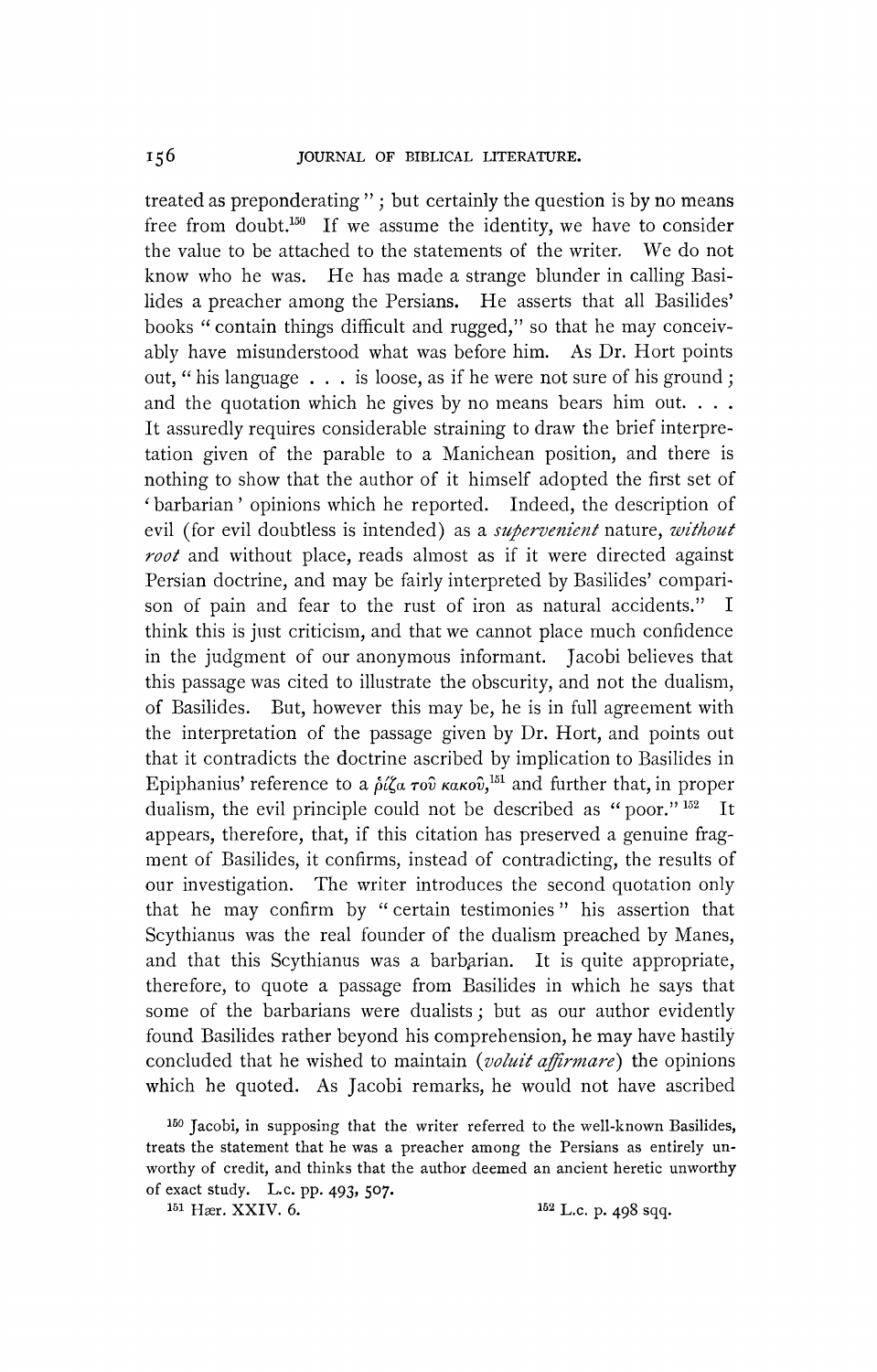**to the heresiarch a mere wish to maintain dualism if he had found**  explicit passages suited to his purpose.<sup>153</sup> On the whole, then, if we **had no other evidence, we might think it right to accept provisionally the testimony of this writer; but when this testimony is found to be wanting in clearness and self-consistency, while it is opposed to our most trustworthy authorities, I think we must not hesitate to reject it.** 

**The final argument of Stahelin is that some of the articles are so strange that they are most easily understood as the production of a**  man who was secretly mocking the whole Gnostic movement.<sup>154</sup> **Under Basilides he refers to the doctrine that "Not-being God made a not-being world out of not-being things," <sup>55</sup>and to the notion of " the great ignorance." No doubt the former doctrine sounds rather strange to modern ears; but it is the natural outcome of a tendency of thought prevalent at Alexandria, and marks the genuine and original thinker rather than the mocking forger. The absolute must be a simple unity, elevated above all predicates; for predicates imply comparison and differentiation. Philo tried to express this idea by**  calling God  $\delta \phi$  or  $\tau \delta \phi$ . But this was not sufficiently abstract for later thinkers. Plotinus maintained that the unit<sup>156</sup> transcended both **reason and essence; 157 the former, because reason involves the distinction of thinker and thought; the latter, because being and reason are identical.1'8 Basilides anticipated this lofty abstraction. He did not mean to deny what we should call the reality of God, but to indicate that he was such as creation could neither denote by speech**  nor contain in thought,<sup>159</sup> that he was incomprehensible,<sup>160</sup> that he was above all names,<sup>161</sup> and beyond all thought and characterization.<sup>162</sup> **We must explain the "not-being world" in a similar way. It was incapable of predicates until the process of differentiation and multiplicity began. Similarly, "nothing" means none of the things that**  are named, or are apprehended by sensation or by thought.<sup>163</sup> This **is a daring attempt to solve the profoundest of metaphysical prob-**

**153 L.c. p. 507. 154 p. I06. 155 O6K ci' 0O6s e7 ro,Cfe6 K6oov OV oK 6vra et o0K 6VTWV. p. 358, 1. 6, 7.**  156 Τ**δ** έν.

<sup>157</sup> 'Επέκεινα νοῦ καλ ἐπέκεινα οὐσίαs. As Mansel points out (Gnostic Heresies, **p. 146 sq.), the latter statement is derived from Plato,**  $o$ **ύκ**  $o$ **ύσίαs ὄντοs τοῦ ἀγαθοῦ, caXX' e'TL c7rgKELCa r7S o7l0as rIpeoPgeja Kal aUvvayCeL VirepxovTOS (Repub. VI. I9, p. 509 b).** 

| 158 See Ueberweg's account of Plotinus.                                                 | $160$ p. 370, l. 2.  |
|-----------------------------------------------------------------------------------------|----------------------|
| $159$ p. 360, l. 20.                                                                    | $161$ p. 362, l. 81. |
| <sup>162</sup> p. 364, l. 84. The last two statements refer immediately to his "place." |                      |
| $163$ p. 358, l. 91-93.                                                                 |                      |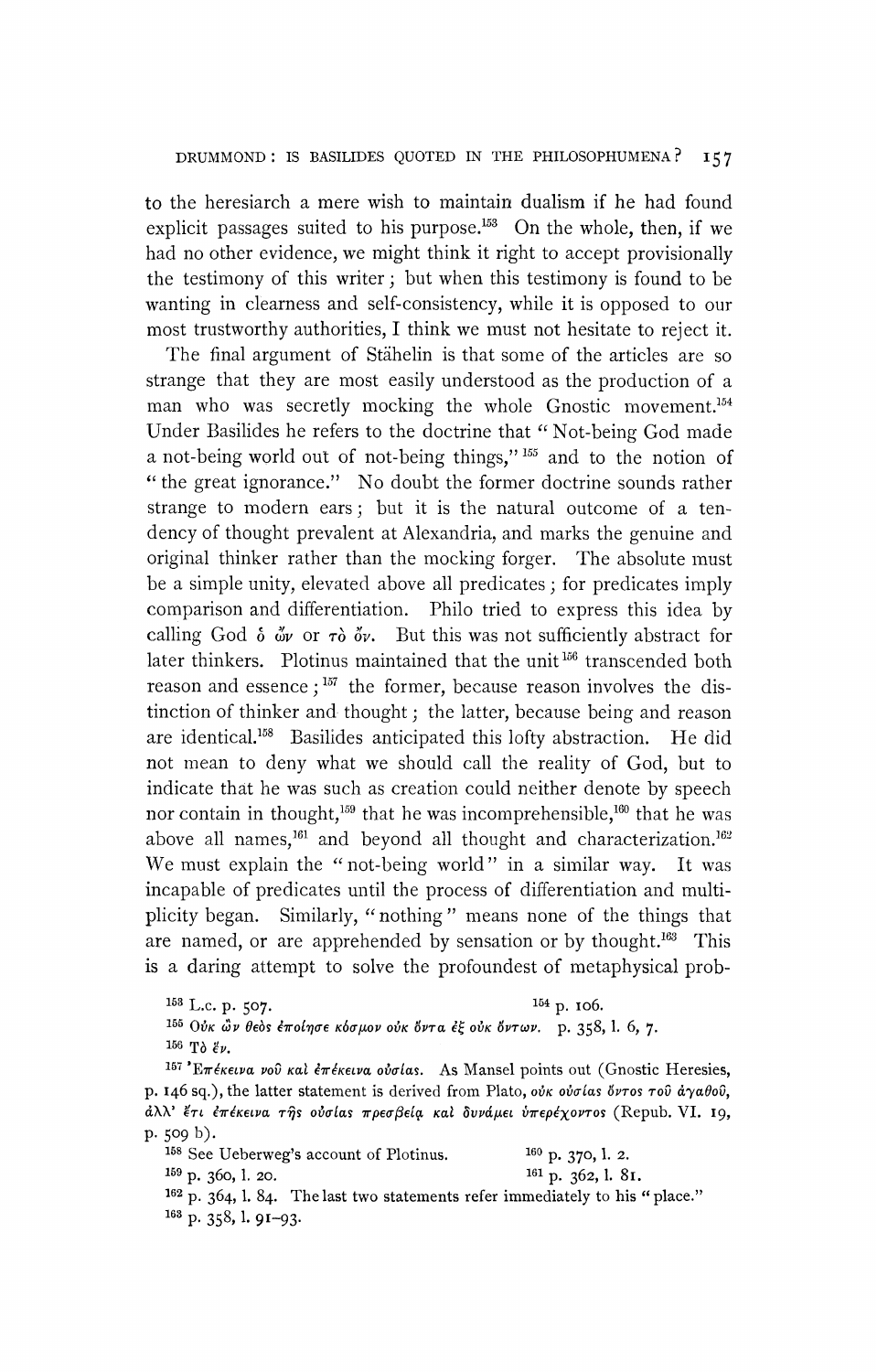**lems, and may or may not be satisfactory; but it does not mark the jesting forger.** 

**The doctrine of the great ignorance is one of singular originality. The whole process of creation is conceived as a struggling upwards of all things. This involves a continual groaning and travailing, till the revelation of the sons of God takes place. But when, through the emancipation of the third sonship, this is accomplished, God will stop the ceaseless pain and sighing by compassionately bringing on the Cosmos the great ignorance, in order that all things may remain according to nature, and nothing desire anything contrary to its nature, and that no soul may be tortured by desiring impossibilities, as though a fish were to desire to feed upon the mountains with**  sheep.<sup>164</sup> It is a curious thought, but one not without beauty and **pity; and this blessed ignorance is a fitting close to the process of evolution, when the restoration of all things will be accomplished, and every part of creation have reached its allotted goal.** 

**We must add, in conclusion, that the case of Basilides is very different from that of the more obscure heretical sects. In their case some forged documents might be passed off upon Hippolytus, but Basilides was a well-known writer, and there could have been no serious difficulty in obtaining a copy of his works through the regular channels. He was the author of twenty-four books on "the Gospel," <sup>165</sup>as we are informed by Eusebius on the authority of Agrippa Castor; 66 and Clement, who apparently refers to this voluminous**  work under the title of Exegetica,<sup>167</sup> evidently considered its thoughts **sufficiently weighty to deserve consideration. If Hippolytus seriously wished to know the principal contents of so important a composition, it is very unlikely that he would have placed himself in untrustworthy hands. This improbability is greatly increased by the fact that the account which he gives is not the result of first impressions, but is a departure as deliberate as it is complete, not only from the represen**tations of his master Irenæus, but from those which he himself gave at an earlier period in his "Compendium," — if at least it is rightly **supposed that that work is substantially preserved in the summary of Pseudo-Tertullian. What reasonable explanation can be given of so remarkable a change except that Hippolytus, having made himself acquainted with the writings of Basilides himself, discovered that the** 

 $158$ 

**<sup>164</sup> c. 27.**  <sup>165</sup> Not " his " Gospel, as Stähelin says, putting " his " in inverted commas, p. 89.<br><sup>165</sup> H. E. IV. 7.<br><sup>167</sup> Strom. IV. 12, p. 599. **166 H. E. IV. 7. 167 Strom. IV. 12, p. 599.**